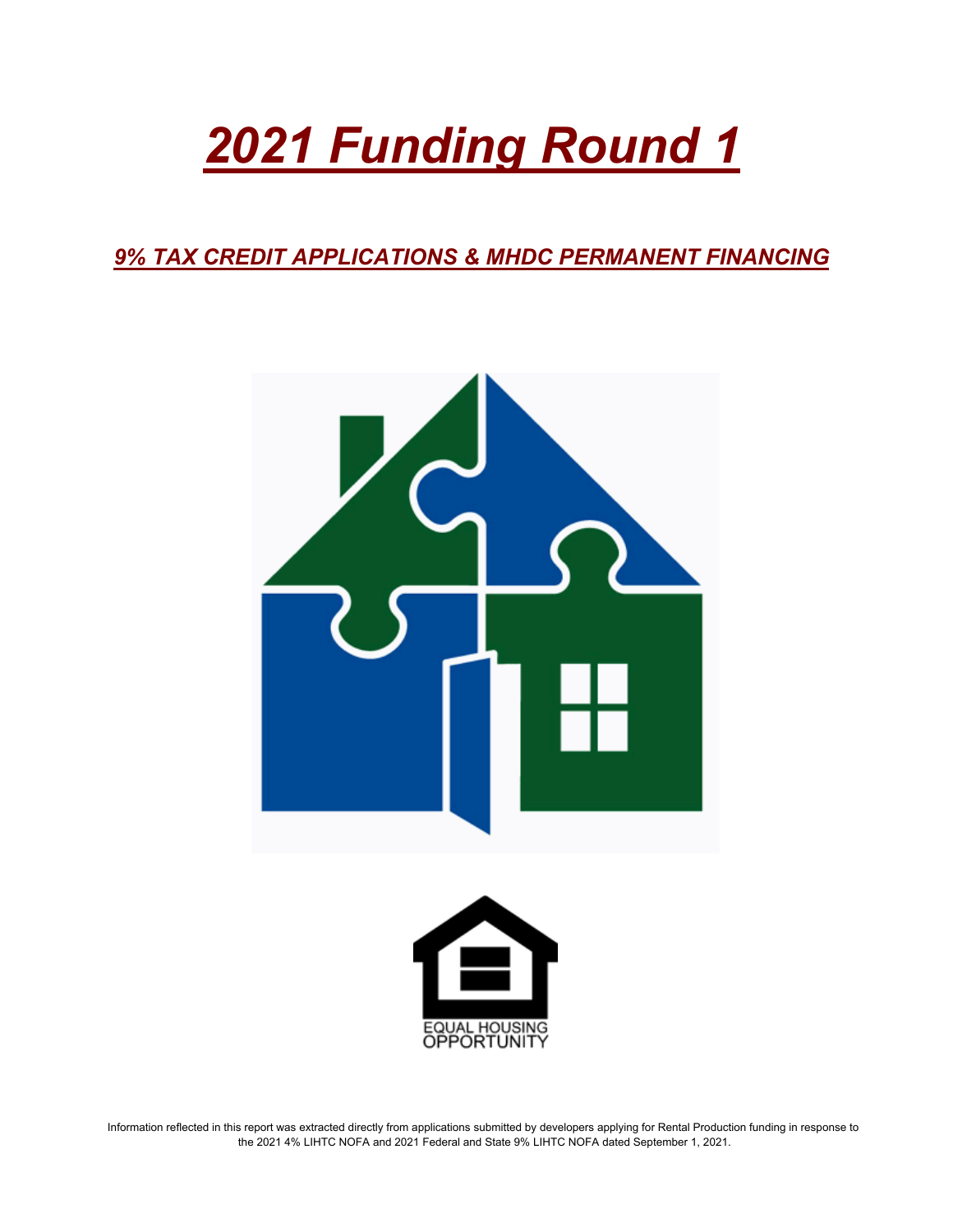#### **Development Information Developer Information**

21-010 Legacy at Parade Park Phase I TBD Kansas City, MO 64127-2313 Senior 62+ New Construction

### **Unit/Rent Info**

60 - 1 Bedroom: \$390 - \$908 10 - 2 Bedrooms: \$847 - \$925

Total Units: 70 Total Affordable Units: 63 Total Market Units: 7

### **MHDC Loan Request**

**MHDC Loan Request** MHDC HOME \$1,600,000

MHDC HOME \$1,415,855 MHDC Other \$2,170,000

# **LIHTC Request**

State LIHTC Request: \$630,000 Federal LIHTC Requested: \$900,000

### **Development Information Developer Information**

21-014 Ridgeview Estates extension of Prairie Grass Drive south of Lucy Webb Road between Dean Avenue and I-49 Raymore, MO 64083 Senior 55+ New Construction

### **Unit/Rent Info**

60 - 2 Bedrooms: \$480 - \$800

Total Units: 60 Total Affordable Units: 54 Total Market Units: 6

### **Development Information Developer Information**

21-017 Aspen Trails Senior Living 9701 E. 35th Street S Independence, MO 64052-1131 Senior 55+ New Construction

#### **Unit/Rent Info**

12 - 1 Bedroom: \$285 - \$795 20 - 2 Bedrooms: \$340 - \$905

Total Units: 32 Total Affordable Units: 25 Total Market Units: 7

MACO Development Company, L.L.C. 111 N Main Street / PO Box 68 Clarkton, MO 63837 J. Jason Maddox (573) 448-3000

#### **LIHTC Request**

State LIHTC Request: \$560,000 Federal LIHTC Requested: \$800,000

Dalmark Development Group, LLC 12220 State Line Road Leawood, KS 66209-1217 Jim Nichols (816) 861-4070

#### **LIHTC Request**

State LIHTC Request: \$360,920 Federal LIHTC Requested: \$515,600

McCormack Baron Salazar, Inc. 720 Olive Street, Suite 2500 St. Louis, MO 63101-2313 Vincent R. Bennett (314) 621-3400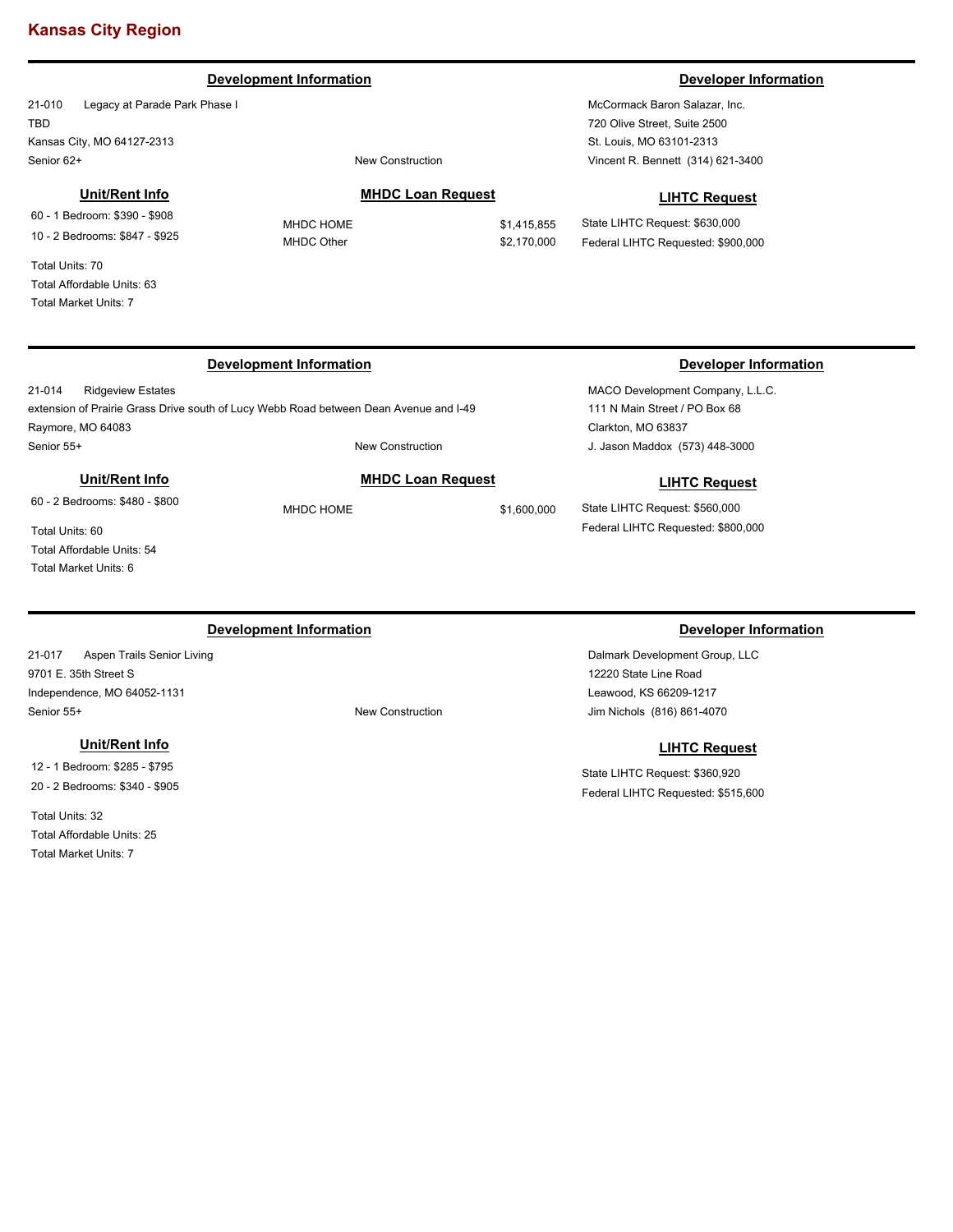#### **Development Information Developer Information**

21-019 Red Maple Villas Phase II (adjacent/south of) 300 SE 27th Street Oak Grove, MO 64075 Senior 55+ New Construction

### **Unit/Rent Info**

38 - 2 Bedrooms: \$350 - \$795

Total Units: 38 Total Affordable Units: 34 Total Market Units: 4

### **MHDC Loan Request**

MHDC HOME \$350,000

MBL Development & Community Housing Ministry, Inc. 9237 Ward Parkway Ste. 310 Kansas City, MO 64114 Tamara Wallace (816) 569-6420

#### **LIHTC Request**

State LIHTC Request: \$388,500 Federal LIHTC Requested: \$555,000

21-030 Wilshire Hills III Manhattan Drive Lee's Summit, MO 64064-1983 Senior 55+ New Construction

# **Unit/Rent Info**

18 - 1 Bedroom: \$335 - \$695 32 - 2 Bedrooms: \$385 - \$755

Total Units: 50 Total Affordable Units: 45 Total Market Units: 5

### **Development Information Developer Information**

21-031 Harrisonville Meadows II Jesi Avenue Harrisonville, MO 64701 Family **Family Family New Construction** 

#### **Unit/Rent Info**

12 - 2 Bedrooms: \$390 - \$645 24 - 3 Bedrooms: \$440 - \$695 12 - 4+ Bedrooms: \$480 - \$780

Total Units: 48 Total Affordable Units: 43 Total Market Units: 5

### **Development Information Developer Information**

JES Dev Co, Inc. 206 Peach Way Columbia, MO 65203-4905 Brian Kimes (573) 443-2021

### **LIHTC Request**

State LIHTC Request: \$689,500 Federal LIHTC Requested: \$985,000

JES Dev Co, Inc. 206 Peach Way Columbia, MO 65203-4905 Brian Kimes (573) 443-2021

### **LIHTC Request**

State LIHTC Request: \$693,000 Federal LIHTC Requested: \$990,000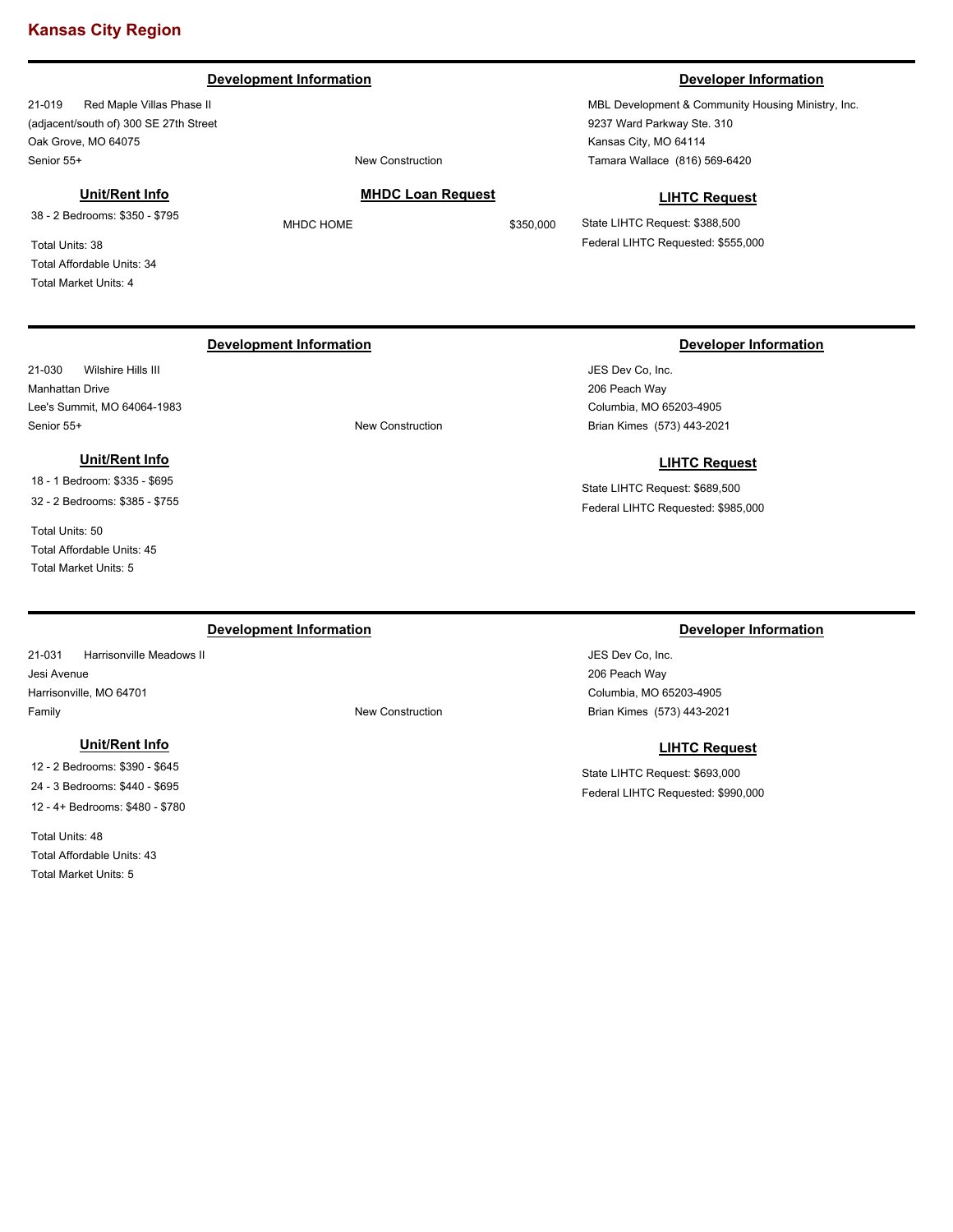#### **Development Information Developer Information**

21-040 The Villas at Verona Hills a Townhome Project for South KC Near 10800 Wornall Road Kansas City, MO 64114 Senior 55+ New Construction

### **Unit/Rent Info**

28 - 1 Bedroom: \$330 - \$975 6 - 2 Bedrooms: \$380 - \$1,075

Total Units: 34 Total Affordable Units: 32 Total Market Units: 2

Raga Properties, LLC. 3810 E. Sunshine Suite 101 Springfield, MO 65809 Rita A. Baron (417) 877-9800

### **MHDC Loan Request**

MHDC HOME \$1,300,000

### **LIHTC Request**

State LIHTC Request: \$353,850 Federal LIHTC Requested: \$505,500

21-043 Harrisonville Villas, Phase II 501 Timber Drive Harrisonville, MO 64701-0000 Senior 55+ New Construction

### **Unit/Rent Info**

48 - 2 Bedrooms: \$390 - \$800

Total Units: 48 Total Affordable Units: 43 Total Market Units: 5

#### **Development Information Developer Information**

21-059 Harmony Meadows SE corner of Yennie Ave & Kirby Rd Grain Valley, MO 64029 Senior 55+ New Construction

### **Unit/Rent Info**

20 - 1 Bedroom: \$285 - \$690 28 - 2 Bedrooms: \$340 - \$740

Total Units: 48 Total Affordable Units: 43 Total Market Units: 5

### **MHDC Loan Request**

MHDC HOME \$650,000

#### **Development Information Developer Information**

Housing Plus, LLC 1525 E Republic Rd, Suite B100 Springfield, MO 65804-6583 Becky Selle (417) 887-6682

#### **LIHTC Request**

State LIHTC Request: \$413,000 Federal LIHTC Requested: \$590,000

Creason Development, LLC 1900 E Lark Lane Nixa, MO 65714 Tammi Creason (--) ---

#### **LIHTC Request**

State LIHTC Request: \$479,500 Federal LIHTC Requested: \$685,000

### **MHDC Loan Request**

MHDC HOME \$320,000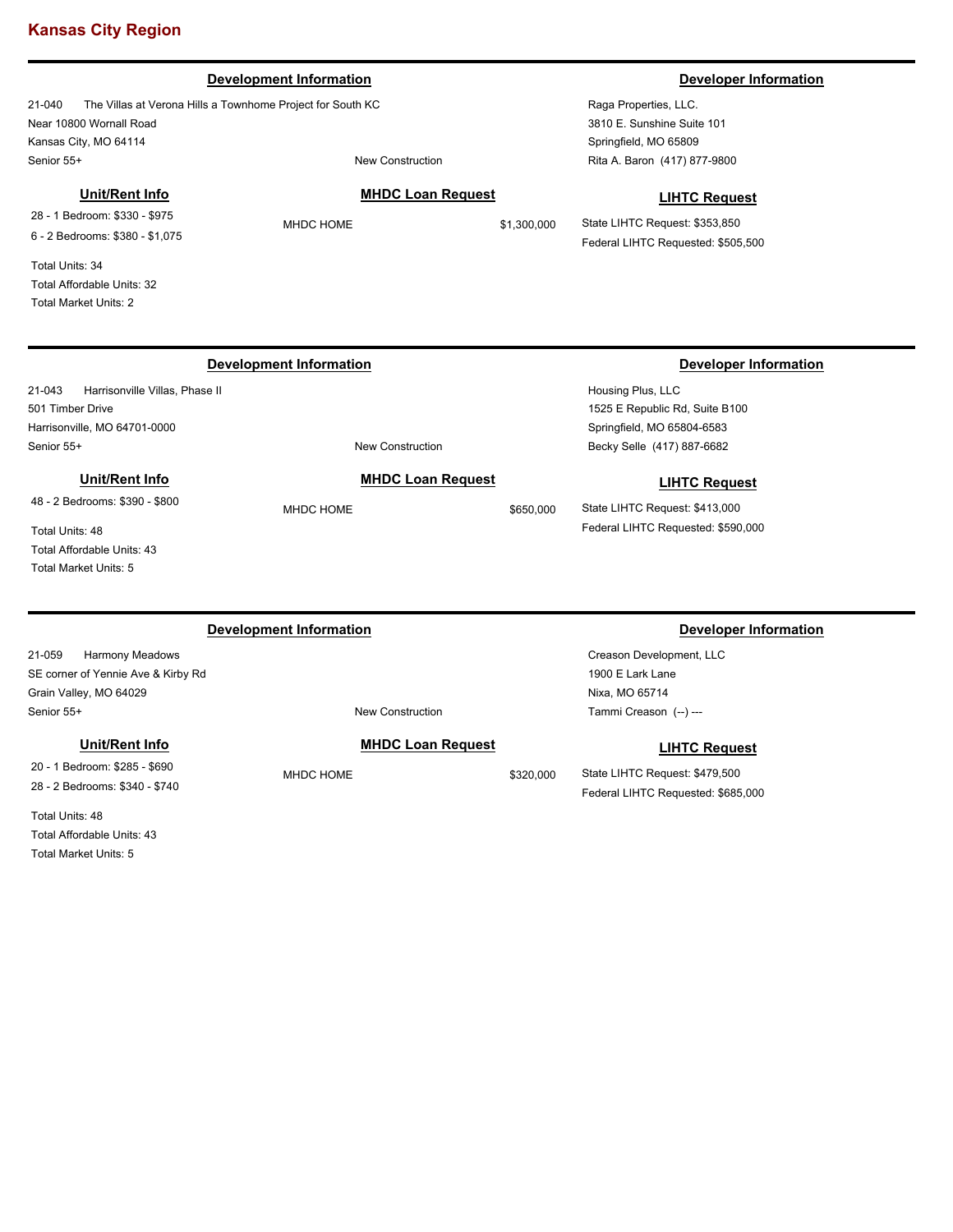### **Development Information Developer Information**

21-063 Tudor Heights Phase 1 25 NW Tudor Road Lee's Summit, MO 64086-4506 Senior 55+ New Construction

### **Unit/Rent Info**

32 - 1 Bedroom: \$487 - \$945 34 - 2 Bedrooms: \$585 - \$1,181

Total Units: 66 Total Affordable Units: 59 Total Market Units: 7

#### **MHDC Loan Request**

MHDC Fund Balance \$2,200,000 MHDC HOME \$500,000

**LIHTC Request**

Lee's Summit Wokforce Housing Services

State LIHTC Request: \$597,450 Federal LIHTC Requested: \$853,500

111 S. Grand Avenue Lee's Summit, MO 64063-2699

Erik Berg (816) 524-1100

### **Development Information Developer Information**

21-064 Greenwood Senior Apartments 3711 E 27th Street Kansas City, MO 64128

**Unit/Rent Info**

# **MHDC Loan Request**

MHDC HOME \$525,000 MHDC Other  $$525,000$ 

Missouri Housing Partners, LLC 220 NW Executive Way Lee's Summit, MO 64063 Matt Fulson (816) 246-9220

#### **LIHTC Request**

State LIHTC Request: \$555,100 Federal LIHTC Requested: \$793,000

Total Units: 49 Total Affordable Units: 44 Total Market Units: 5

17 - 1 Bedroom: \$635 32 - 2 Bedrooms: \$740 - \$851

21-066 Morning Star II Senior Apartments 2709 Wabash Ave Kansas City, MO 64109 Senior 62+ New Construction

**Unit/Rent Info**

2 - 1 Bedroom: \$419 - \$585 31 - 2 Bedrooms: \$485 - \$625

Total Units: 33 Total Affordable Units: 29 Total Market Units: 4

# **MHDC Loan Request**

MHDC HOME \$600,000

### **Development Information Developer Information**

2411 E 27th Street Kansas City, MO 64127 Bobbie Stevenson (816) 923-3559

**LIHTC Request**

State LIHTC Request: \$423,500 Federal LIHTC Requested: \$605,000

# Senior 55+ New Construction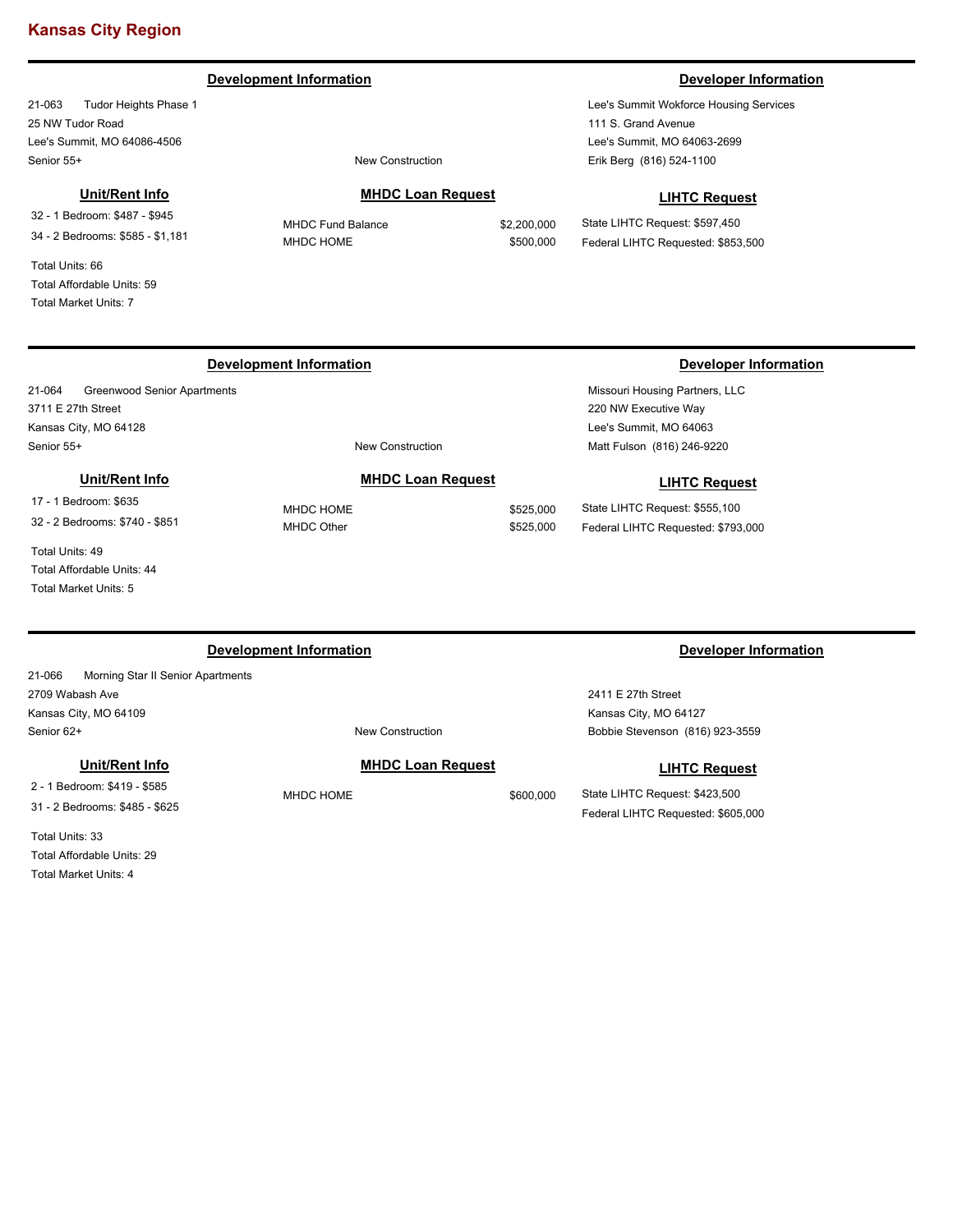### **Development Information Developer Information**

21-071 Espero Kansas City Berkley Parkway and N. Lydia Avenue Kansas City, MO 64120 Family **Family Family New Construction** 

### **Unit/Rent Info**

18 - 1 Bedroom: \$393 - \$781 27 - 2 Bedrooms: \$465 - \$884 15 - 3 Bedrooms: \$530 - \$1,005

Total Units: 60 Total Affordable Units: 54 Total Market Units: 6

### **MHDC Loan Request**

MHDC HOME \$1,000,000

Nash Group, LLC 51% and Vecino Group, LLC 49%, Jointly 305 W Commercial Springfield, MO 65803-2667 Kim Buche (417) 720-1577

#### **LIHTC Request**

State LIHTC Request: \$595,000 Federal LIHTC Requested: \$850,000

21-072 St. Michael's Housing Phase III 3835 Chelsea Drive Kansas City, MO 64128 Family **Family Family New Construction** 

### **Unit/Rent Info**

54 - 1 Bedroom: \$700 - \$800 8 - 2 Bedrooms: \$850 - \$950

Total Units: 62 Total Affordable Units: 55 Total Market Units: 7

### **Development Information Developer Information**

21-074 Amethyst Place Expansion at 2770 Tracy 2770 Tracy Kansas City, MO 64109 Family **Family Family New Construction** 

### **Unit/Rent Info**

22 - 2 Bedrooms: \$900 12 - 3 Bedrooms: \$1,100

Total Units: 34 Total Affordable Units: 34

#### **Development Information Developer Information**

Yarco-Devco, L.L.C. 7920 Ward Parkway Kansas City, MO 64114 Jonathan R. Cohn (816) 561-4240

#### **LIHTC Request**

State LIHTC Request: \$586,600 Federal LIHTC Requested: \$838,000

Amethyst Tracy, LLC 1125 Grand Blvd, Suite 202 Kansas City, MO 64106 Jason Swords (816) 581-3991

#### **LIHTC Request**

State LIHTC Request: \$623,000 Federal LIHTC Requested: \$890,000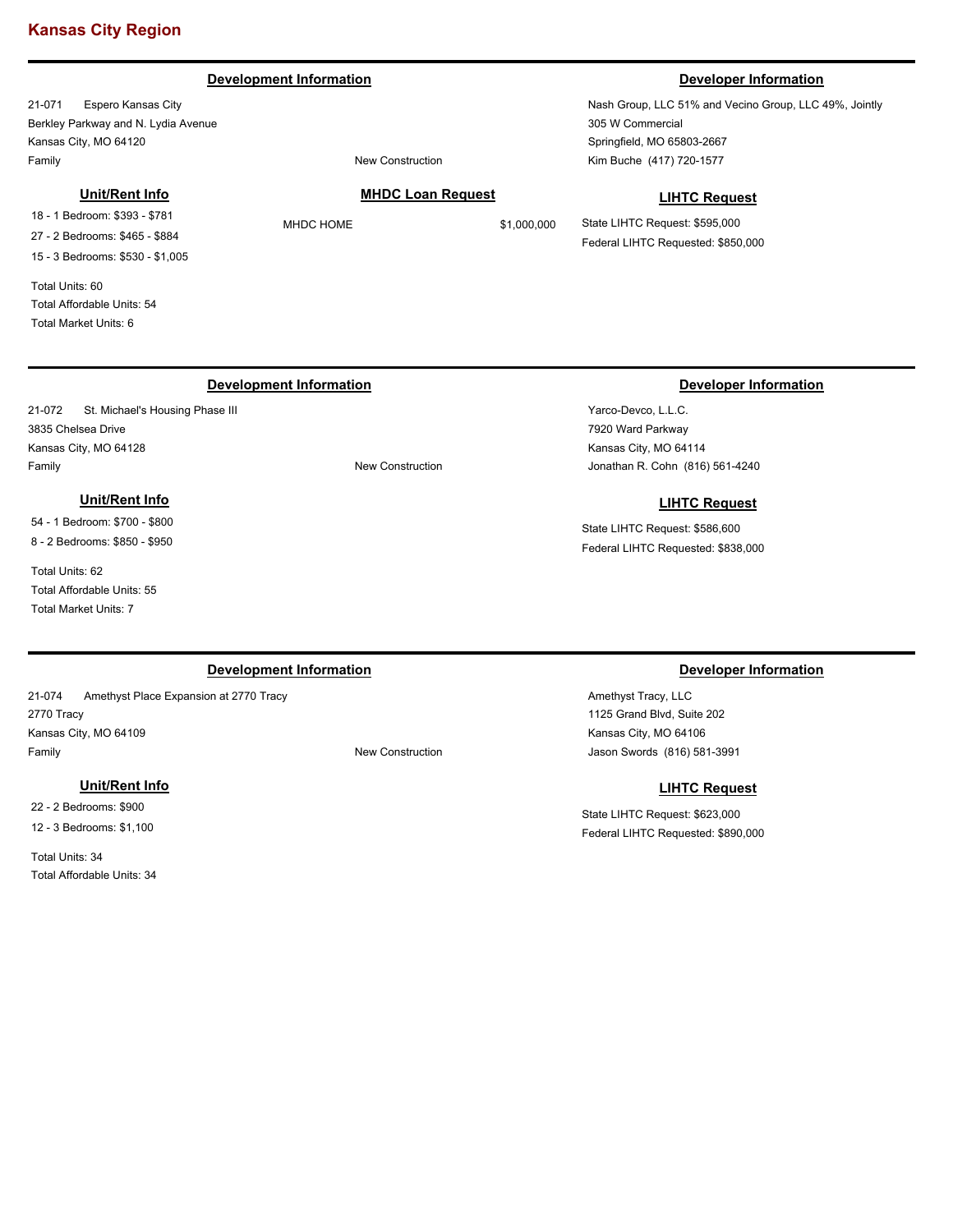### **Development Information Developer Information**

21-083 Manor at Greystone SE corner of Buckner Tarsney & NE Greystone Grain Valley, MO 64029 Senior 55+ New Construction

#### **Unit/Rent Info**

12 - 1 Bedroom: \$340 - \$655 36 - 2 Bedrooms: \$390 - \$755

Total Units: 48 Total Affordable Units: 43 Total Market Units: 5

21-084 Remington Place

**Unit/Rent Info** 12 - 1 Bedroom: \$345 - \$720 28 - 2 Bedrooms: \$395 - \$815

SW Clark Road Blue Springs, MO 64014

Total Units: 40

Total Affordable Units: 36 Total Market Units: 4

DLS Historic Developer IV, L.L.C. 4510 Belleveiw Ave., Suite 300 Kansas City, MO 64111-3538 Timothy Schulte (816) 502-4725

### **LIHTC Request**

State LIHTC Request: \$567,000 Federal LIHTC Requested: \$810,000

### **Development Information Developer Information**

DLS Historic Developer IV, L.L.C. 4510 Belleveiw Ave., Suite 300 Kansas City, MO 64111-3538 Timothy Schulte (816) 502-4725

#### **LIHTC Request**

State LIHTC Request: \$546,000 Federal LIHTC Requested: \$780,000

21-095 Grant Park Villas Intersection of Adams Street and Grant Drive Raymore, MO 64083-8800 Senior 55+ New Construction

#### **Unit/Rent Info**

20 - 1 Bedroom: \$680 - \$800 28 - 2 Bedrooms: \$810 - \$900

Total Units: 48 Total Affordable Units: 43 Total Market Units: 5

# **Development Information Developer Information**

Zimmerman Properties, LLC 1329 East Lark Street Springfield, MO 65804-7351 Justin Zimmerman (417) 883-1632

### **LIHTC Request**

State LIHTC Request: \$456,400 Federal LIHTC Requested: \$652,000

Senior 55+ New Construction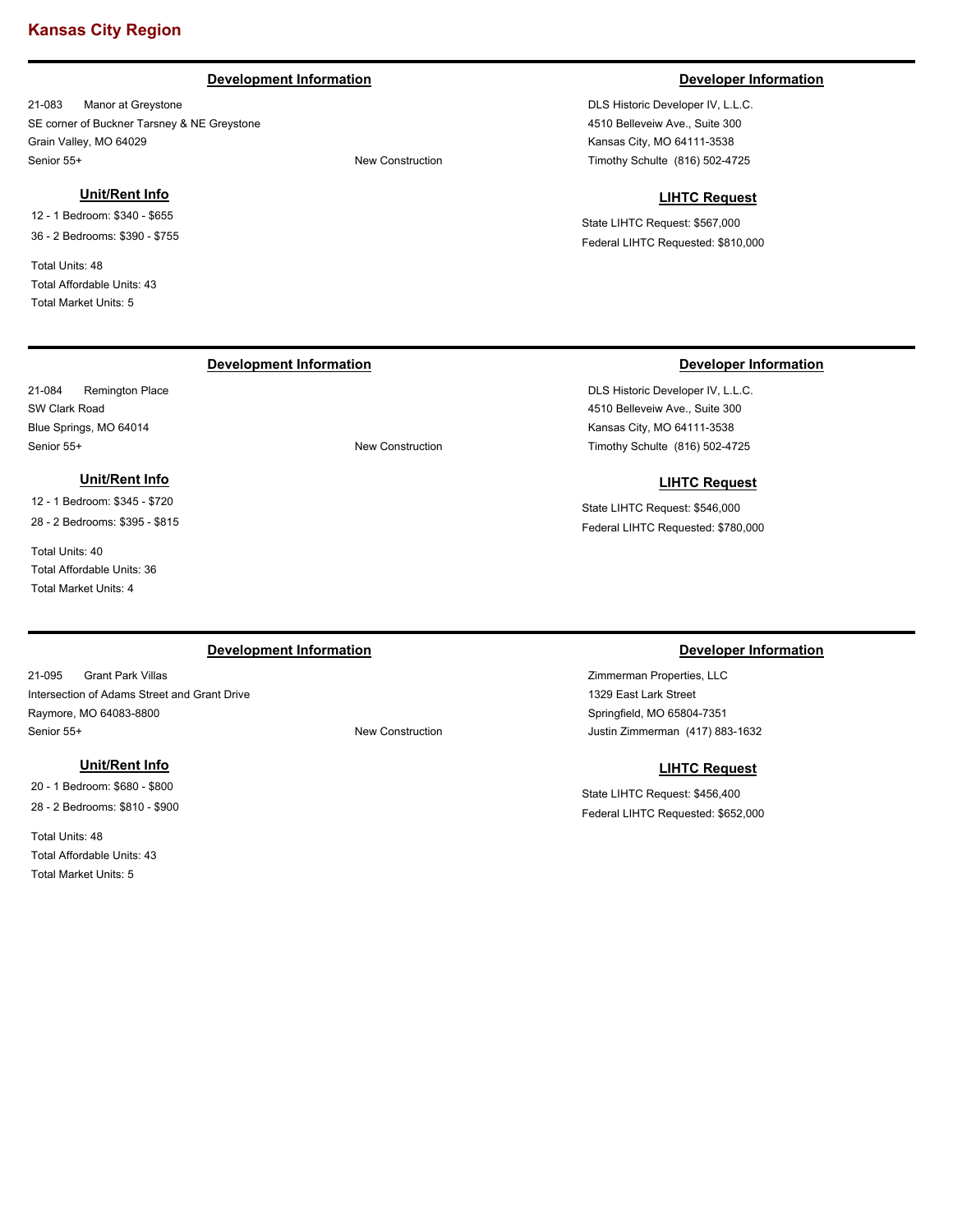### **Development Information Developer Information**

21-011 Carver School Apartments 906 Westminster Avenue Fulton, MO 65251 Senior 55+ New + Rehab

### **Unit/Rent Info**

7 - 1 Bedroom: \$280 - \$690 26 - 2 Bedrooms: \$335 - \$750

Total Units: 33 Total Affordable Units: 29 Total Market Units: 4

MACO Development Company, L.L.C. 111 N Main Street / PO Box 68 Clarkton, MO 63837 J. Jason Maddox (573) 448-3000

### **MHDC Loan Request**

### **LIHTC Request**

State LIHTC Request: \$413,000 Federal LIHTC Requested: \$590,000

MACO Development Company, L.L.C. 111 N Main Street / PO Box 68

J. Jason Maddox (573) 448-3000

State LIHTC Request: \$256,103 Federal LIHTC Requested: \$365,862

**LIHTC Request**

Clarkton, MO 63837

### 21-013 Heritage Manor Apartments

1224 Linden Street Cape Girardeau, MO 63703 Senior 55+ Rehabilitation

#### **Unit/Rent Info**

40 - 1 Bedroom: \$280 - \$440

4 - 2 Bedrooms: \$340 - \$475

Total Units: 44 Total Affordable Units: 44

# **Development Information Developer Information**

21-018 Carthage Senior Villas Phase II Fir Rd & Chapel Rd (NW Corner) Carthage, MO 64836 Senior 55+ New Construction

#### **Unit/Rent Info**

38 - 2 Bedrooms: \$255 - \$675

Total Units: 38 Total Affordable Units: 32 Total Market Units: 6

Community Housing Ministry, Inc. & MBL Development Co. 9237 Ward Parkway Ste. 310 Kansas City, MO 64114 Tamara Wallace (816) 569-6420

### **LIHTC Request**

State LIHTC Request: \$396,200 Federal LIHTC Requested: \$566,000

MHDC Other \$591,000

**MHDC Loan Request** MHDC Other \$278,000

**Development Information Developer Information**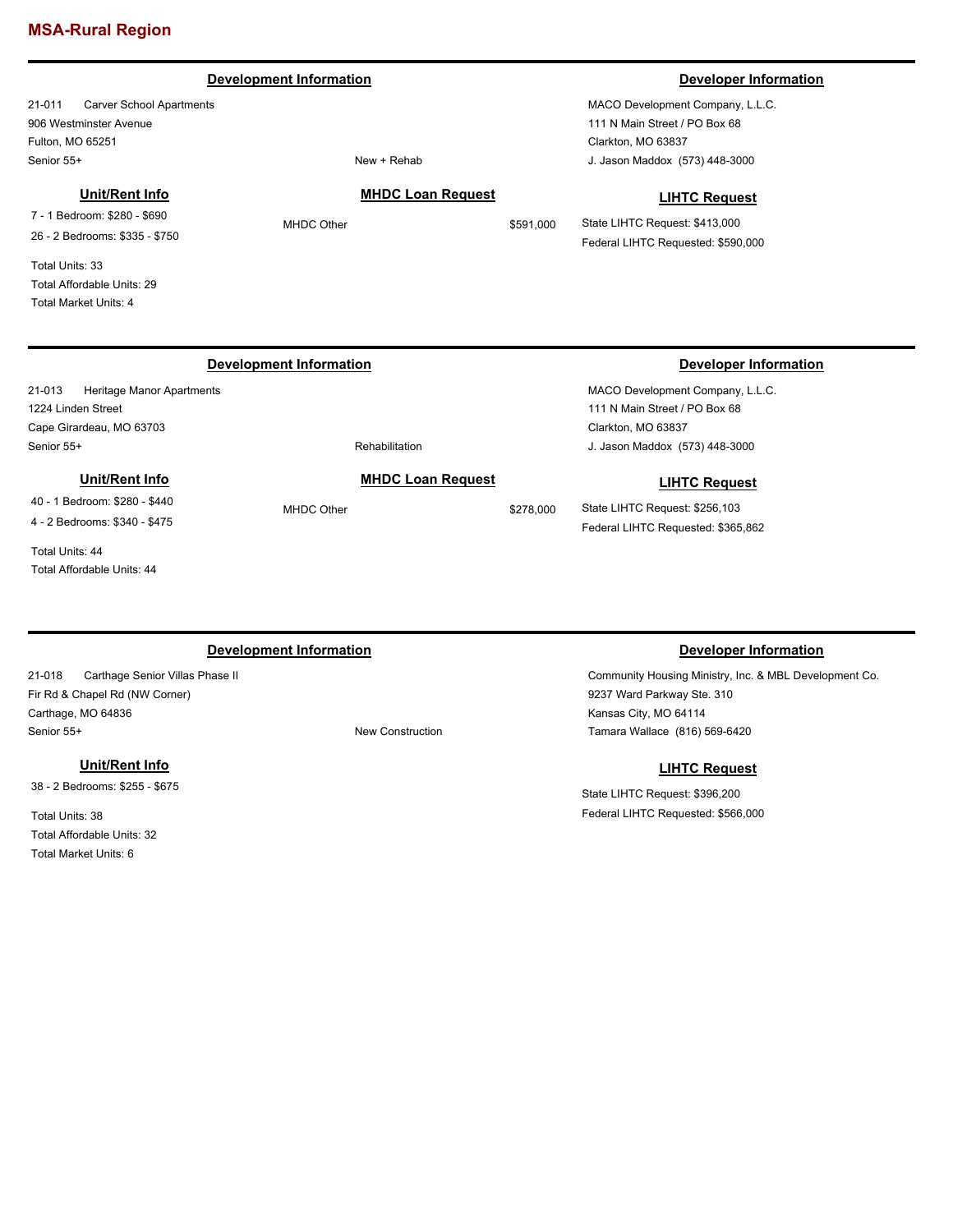#### **Development Information Developer Information**

21-024 South Side Village corner of West End Blvd. and Walnut Street Cape Girardeau, MO 63702 Family **Family Family New Construction** 

### **Unit/Rent Info**

8 - 1 Bedroom: \$325 - \$528 14 - 2 Bedrooms: \$495 20 - 3 Bedrooms: \$550 - \$795

Total Units: 42 Total Affordable Units: 37 Total Market Units: 5

RCH Development, INC & Cape Area Community Housing Develo 2201 Walton Drive Jackson, MO 63755-3711 Chad Hartle (573) 576-5433

### **MHDC Loan Request**

**LIHTC Request**

State LIHTC Request: \$476,000 Federal LIHTC Requested: \$680,000

# **Development Information Developer Information**

21-026 Freedom Ridge Homes, LP 2009 W. Kingsley St. Springfield, MO 65807-5472 Family **Family Family New Construction** 

**MHDC Loan Request** MHDC Other \$300,000

# **Unit/Rent Info**

35 - 1 Bedroom: \$666 11 - 2 Bedrooms: \$853

Total Units: 46 Total Affordable Units: 46

#### 21-027 Pioneer Lofts 502 Francis Street St. Joseph, MO 64501 JES Dev Co, Inc. 206 Peach Way Columbia, MO 65203-4905 Family **Family Family New Construction Development Information Developer Information** Brian Kimes (573) 443-2021 **MHDC Loan Request** MHDC Other \$400,000 **LIHTC Request** State LIHTC Request: \$561,400 **Unit/Rent Info** 10 - 1 Bedroom: \$202 - \$700 22 - 2 Bedrooms: \$224 - \$800

10 - 3 Bedrooms: \$226 - \$900 Total Units: 42

Total Affordable Units: 33 Total Market Units: 9

MHDC Other \$300,000

Breckenridge Development Services, Inc. w/ BGC Advantage (Mas 1910 Farmerville Highway Ruston, LA 71270-7150 Holly Knight (318) 224-2997

#### **LIHTC Request**

State LIHTC Request: \$581,000 Federal LIHTC Requested: \$830,000

Federal LIHTC Requested: \$802,000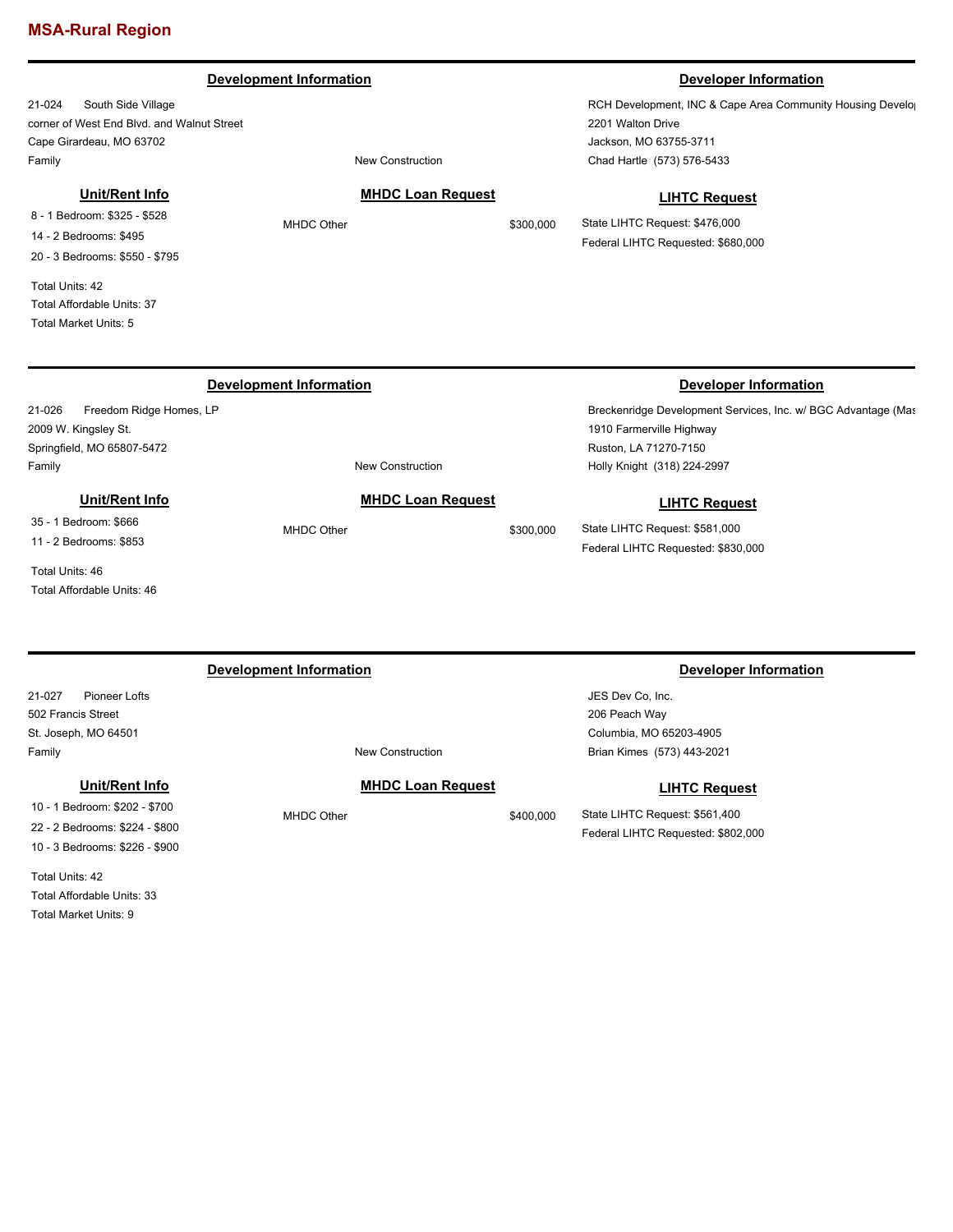### **Development Information Developer Information**

21-028 Delmar Meadows NW corner of W. Delmar St. and S. Clifton Ave. Springfield, MO 65802-5122 Senior 55+ New Construction

### **Unit/Rent Info**

50 - 2 Bedrooms: \$315 - \$750

Total Units: 50 Total Affordable Units: 45 Total Market Units: 5

21-042 Maplewood Villas 550 N. Duke Avenue Springfield, MO 65802-5493

JES Dev Co, Inc. 206 Peach Way Columbia, MO 65203-4905 Brian Kimes (573) 443-2021

#### **LIHTC Request**

State LIHTC Request: \$639,800 Federal LIHTC Requested: \$914,000

### **Development Information Developer Information**

The Kitchen, Inc. 730 N. Glenstone Avenue Springfield, MO 65802-0000 Meleah Spencer (417) 837-1500

### **LIHTC Request**

State LIHTC Request: \$389,200 Federal LIHTC Requested: \$556,000

44 - 2 Bedrooms: \$317 - \$700

**Unit/Rent Info**

Total Units: 44 Total Affordable Units: 39 Total Market Units: 5

**Development Information Developer Information**

21-044 Eagle Park Estates 709 N. Gregg Road Nixa, MO 65714-8539 Family **Family Family New Construction** 

#### **Unit/Rent Info**

22 - 2 Bedrooms: \$332 - \$825 22 - 3 Bedrooms: \$378 - \$925

Total Units: 44 Total Affordable Units: 36 Total Market Units: 8

### **MHDC Loan Request**

MHDC HOME \$945,000

Housing Plus, LLC 1525 E Republic Rd, Suite B100 Springfield, MO 65804-6583 Becky Selle (417) 887-6682

### **LIHTC Request**

State LIHTC Request: \$420,000 Federal LIHTC Requested: \$600,000

MHDC HOME \$740,000

Senior 55+ New Construction

# **MHDC Loan Request**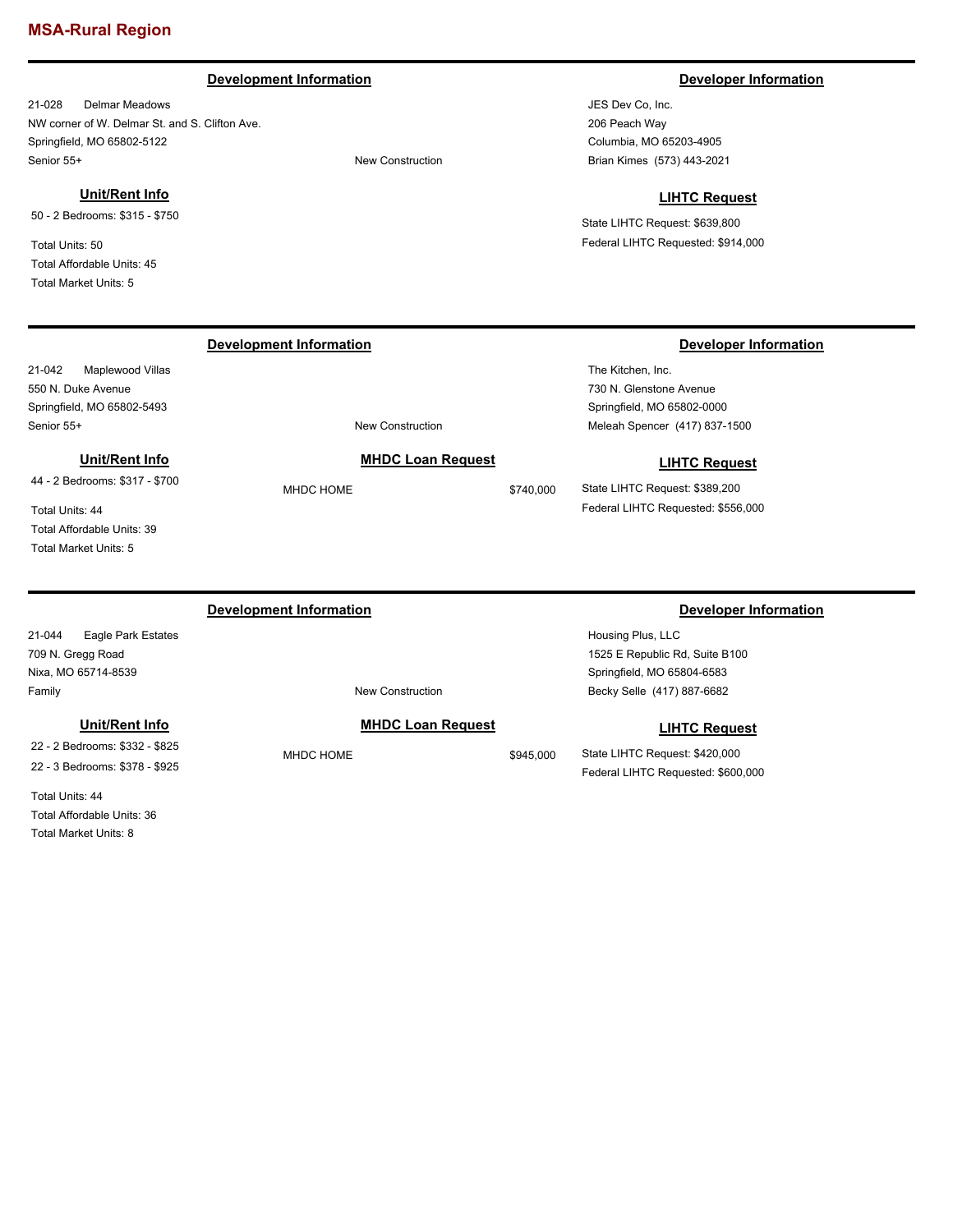#### **Development Information Developer Information**

21-046 Frisco Highlands at Edgewater 3100 S. Pike Ave Bolivar, MO 65613 Family **Family Family New Construction** 

### **Unit/Rent Info**

16 - 2 Bedrooms: \$275 - \$595 16 - 3 Bedrooms: \$310 - \$695

Total Units: 32 Total Affordable Units: 24 Total Market Units: 8

### **MHDC Loan Request**

MHDC HOME \$500,000

Morelock Builders & Associates, Inc. 722-B West Olive St Springfield, MO 65806 Wayne Morelock (417) 864-6661

### **LIHTC Request**

State LIHTC Request: \$325,500 Federal LIHTC Requested: \$465,000

Shawnee Rental Properties, LLC

604D Missouri Blvd Ct Jefferson City, MO 65109

# **Development Information Developer Information**

21-047 Trade Center Apartments 5011 Old Lohman Rd. Jefferson City, MO 65109 Family **Family New Construction** 

# **Unit/Rent Info**

28 - 2 Bedrooms: \$375 - \$580 12 - 3 Bedrooms: \$435 - \$645

Total Units: 40 Total Affordable Units: 30 Total Market Units: 10

# **Development Information Developer Information**

21-052 Garden Ridge Apartments 609 N. Columbia St. Centralia, MO 65240 Family **Family Acquisition/Rehab** 

### **Unit/Rent Info**

12 - 2 Bedrooms: \$350 - \$575 4 - 3 Bedrooms: \$575 - \$610

Total Units: 16 Total Affordable Units: 16

**MHDC Loan Request**

MHDC CHDO \$1,838,950 MHDC HOME \$221,000 Columbia, MO 65203 Darin Preis (573) 443-8706

Federal LIHTC Requested: \$0

**MHDC Loan Request**

MHDC HOME \$470,000 MHDC Other \$120,000

**LIHTC Request** State LIHTC Request: \$408,100

Federal LIHTC Requested: \$583,000

Garden Ridge Centralia, LLC 807 N. Providence Rd.

Jason Otke (573) 893-2299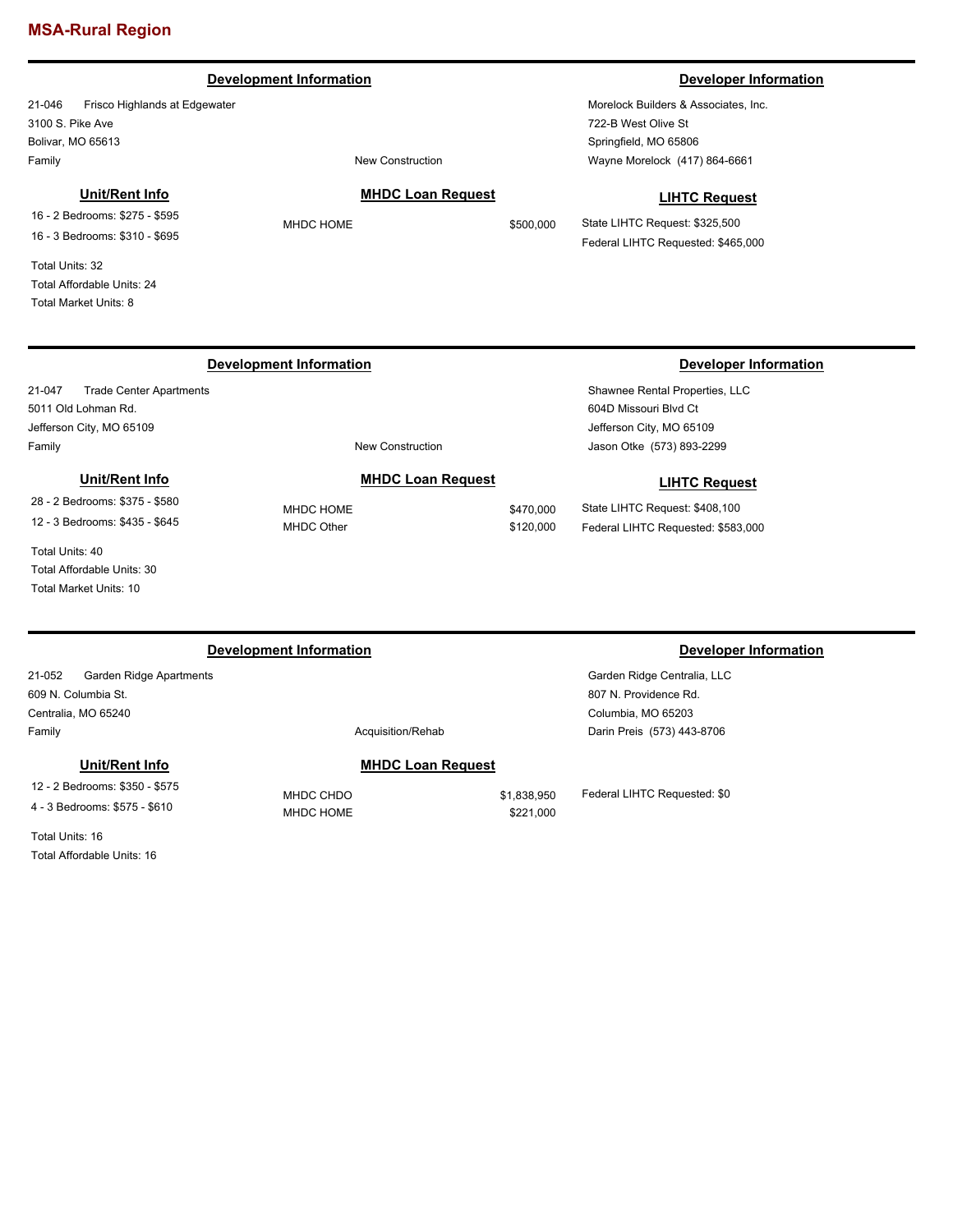### **Development Information Developer Information**

21-055 Terraces on Cresthaven 2600 North Cresthaven Avenue Springfield, MO 65803-7706 Senior 55+ New Construction

#### **Unit/Rent Info**

36 - 1 Bedroom: \$275 - \$850 24 - 2 Bedrooms: \$325 - \$950

Total Units: 60 Total Affordable Units: 54 Total Market Units: 6

# **MHDC Loan Request**

MHDC HOME \$650,000

DowCon, LLC 3011 E. Meyer Blvd. Kansas City, MO 64132 Samuel Dowdy/Dolph Woodman (417) 695-2100

#### **LIHTC Request**

Samuel Dowdy/Dolph Woodman (417) 695-2100

**LIHTC Request**

State LIHTC Request: \$478,800 Federal LIHTC Requested: \$684,000

DowCon, LLC 3011 E. Meyer Bldv. Kansas City, MO 64132

# **Development Information Developer Information**

21-056 Miller Court Senior Villas 139 E. Miller Rd. Republic, MO 65738-2105 Senior 55+ New Construction

**MHDC Loan Request** MHDC HOME \$950,000

### **Unit/Rent Info**

20 - 1 Bedroom: \$275 - \$625 20 - 2 Bedrooms: \$350 - \$900

Total Units: 40 Total Affordable Units: 36 Total Market Units: 4

21-058 Nordic Landing 810 W Catalpa Springfield, MO 65807 Family **Family Family New Construction** 

**Unit/Rent Info**

14 - 1 Bedroom: \$280 - \$620 27 - 2 Bedrooms: \$330 - \$775

Total Units: 41 Total Affordable Units: 36 Total Market Units: 5

### **Development Information Developer Information**

DHTC Development, LLC 1900 E Lark Lane Nixa, MO 65714 Riley Shantz (--) ---

State LIHTC Request: \$366,800 Federal LIHTC Requested: \$524,000

### **LIHTC Request**

State LIHTC Request: \$392,000 Federal LIHTC Requested: \$560,000

### **MHDC Loan Request**

MHDC HOME \$275,000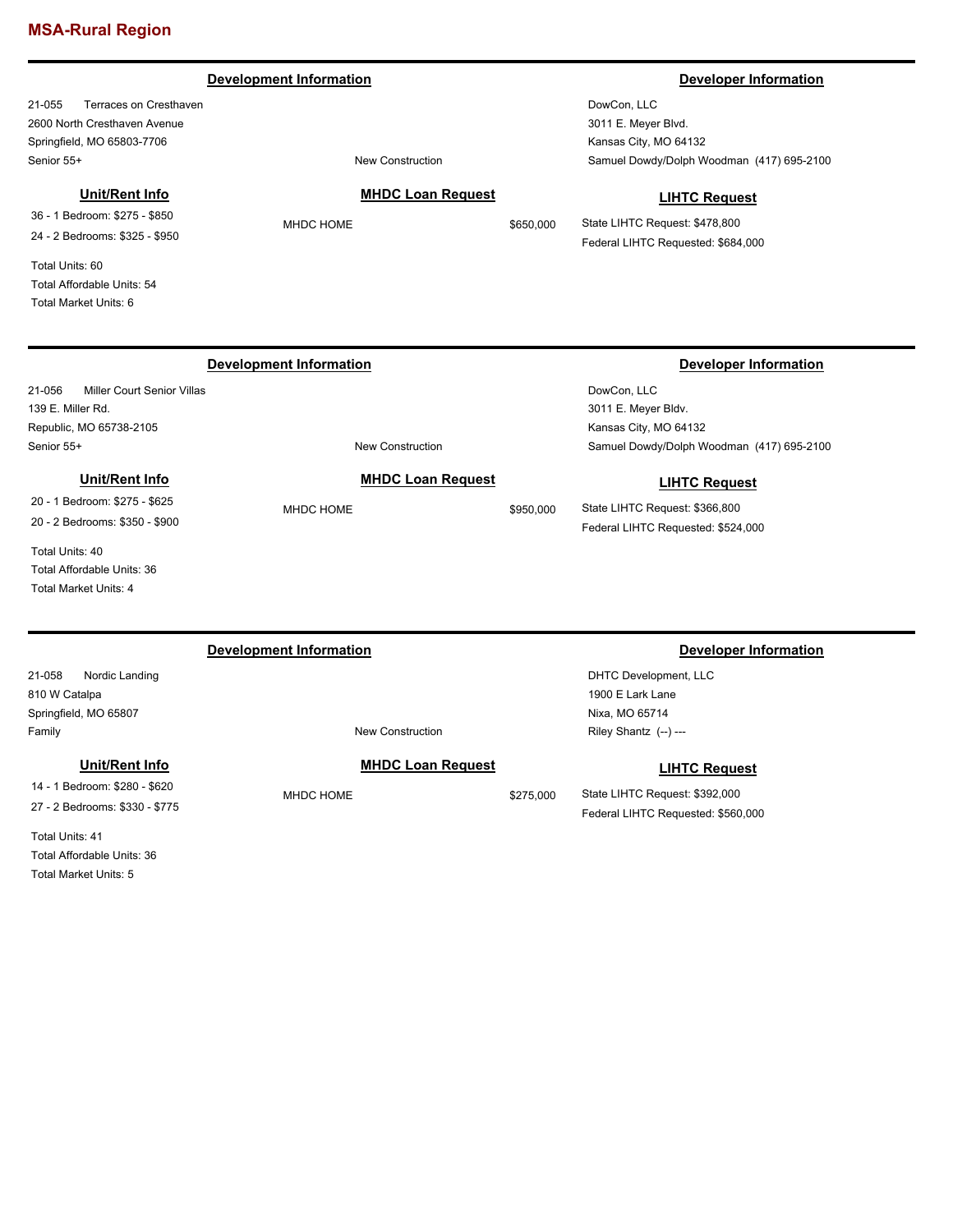### **Development Information Developer Information**

21-062 El Dorado Plaza Apartments 810 El Dorado Drive Jefferson City, MO 65101-5560 Family **Family Family New Construction** 

#### **Unit/Rent Info**

24 - 2 Bedrooms: \$320 - \$800 18 - 3 Bedrooms: \$355 - \$900 6 - 4+ Bedrooms: \$370 - \$1,000

Total Units: 48 Total Affordable Units: 43 Total Market Units: 5

# **MHDC Loan Request**

MHDC HOME \$570,000 MHDC Other \$570,000

**Development Information Developer Information** 

**LIHTC Request** State LIHTC Request: \$532,000

Federal LIHTC Requested: \$760,000

| <b>Cottages at Generation Village</b><br>21-076 |                                |             | <b>Trinity Housing Development,</b>     |  |
|-------------------------------------------------|--------------------------------|-------------|-----------------------------------------|--|
| 700 Buck Road                                   |                                |             | 3556 S. Culpepper Circle, Suite 4       |  |
| Willard, MO 65714                               |                                |             | Springfield, MO 65804-4252              |  |
| Family                                          | <b>New Construction</b>        |             | J. Ryan Hamilton (417) 882-1701         |  |
| Unit/Rent Info                                  | <b>MHDC Loan Request</b>       |             | <b>LIHTC Request</b>                    |  |
| 40 - 2 Bedrooms: \$359 - \$725                  | <b>MHDC Fund Balance</b>       | \$1,175,000 | State LIHTC Request: \$598,500          |  |
| 8 - 3 Bedrooms: \$409 - \$800                   |                                |             | Federal LIHTC Requested: \$855,000      |  |
| 4 - 4+ Bedrooms: \$409 - \$900                  |                                |             |                                         |  |
| Total Units: 52                                 |                                |             |                                         |  |
| Total Affordable Units: 43                      |                                |             |                                         |  |
| <b>Total Market Units: 9</b>                    |                                |             |                                         |  |
|                                                 | <b>Development Information</b> |             | <b>Developer Information</b>            |  |
| 21-077<br><b>Ashford Place</b>                  |                                |             | <b>Trinity Housing Development, LLC</b> |  |
| W. N. St/N. Main St.                            |                                |             | 3556 S Culpepper Circle, Suite 4        |  |
| Republic, MO 65738-1014                         |                                |             | Springfield, MO 65804-4252              |  |
| Family                                          | <b>New Construction</b>        |             | J. Ryan Hamilton (417) 882-1701         |  |
| Unit/Rent Info                                  | <b>MHDC Loan Request</b>       |             | <b>LIHTC Request</b>                    |  |
|                                                 |                                |             |                                         |  |

26 - 2 Bedrooms: \$359 - \$860 14 - 3 Bedrooms: \$409 - \$920

Total Units: 40 Total Affordable Units: 34 Total Market Units: 6

MHDC Select \$1,000,000

State LIHTC Request: \$458,500 Federal LIHTC Requested: \$655,000

LRG Consulting and Development Inc. 31244 Lakeview Dr

Rocky Mount, MO 65072-9094 Lela Gruebel (816) 392-1406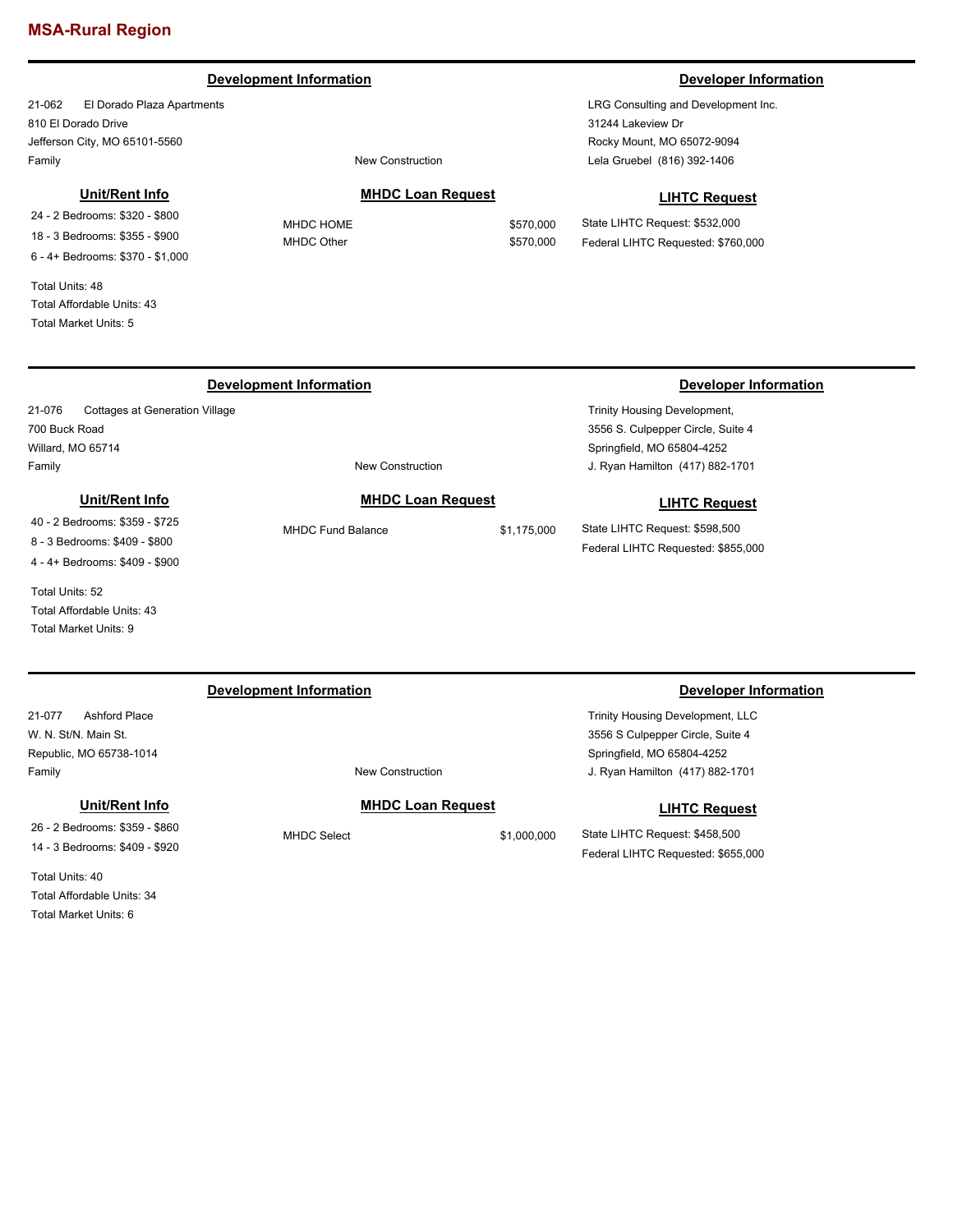#### **Development Information Developer Information**

21-087 Spartan Pointe SE Corner of Battle Avenue and Spartan Drive Columbia, MO 65202 Family **Family Family New Construction** 

12 - 2 Bedrooms: \$375 - \$660 24 - 3 Bedrooms: \$425 - \$745 12 - 4+ Bedrooms: \$465 - \$830

Total Units: 48 Total Affordable Units: 43 Total Market Units: 5

**MHDC Loan Request**

Terravest Development Corp. 302 Campusview Dr., Suite 106 Columbia, MO 65203-7506 Jay Burchfield (573) 875-5151

#### **LIHTC Request**

State LIHTC Request: \$683,900 Federal LIHTC Requested: \$977,000

Zimmerman Properties, LLC 1329 East Lark St Springfield, MO 65804

State LIHTC Request: \$518,000 Federal LIHTC Requested: \$740,000

Justin M. Zimmerman (417) 883-1632

**LIHTC Request**

### **Development Information Developer Information**

21-093 Churchill Apartments II Near 664 Church St - Adjacent to Churchill Apartments Marshfield, MO 65706 Family **Family Family New Construction** 

#### **Unit/Rent Info**

26 - 2 Bedrooms: \$356 - \$655 26 - 3 Bedrooms: \$405 - \$750

Total Units: 52 Total Affordable Units: 46 Total Market Units: 6

### **Development Information Developer Information**

21-094 Villas at Lark Pointe II, LP TBD Lark Street next to Phase 1 Villas at Lark Pointe Springfield, MO 65804 Senior 55+ New Construction

#### **Unit/Rent Info**

24 - 1 Bedroom: \$305 - \$825 24 - 2 Bedrooms: \$362 - \$930

Total Units: 48 Total Affordable Units: 43 Total Market Units: 5

Zimmerman Properties, LLC 1329 East Lark Street Springfield, MO 65804-7351 Justin Zimmerman (417) 883-1632

#### **LIHTC Request**

State LIHTC Request: \$475,300 Federal LIHTC Requested: \$679,000

# MHDC Other \$575,000

# **Unit/Rent Info**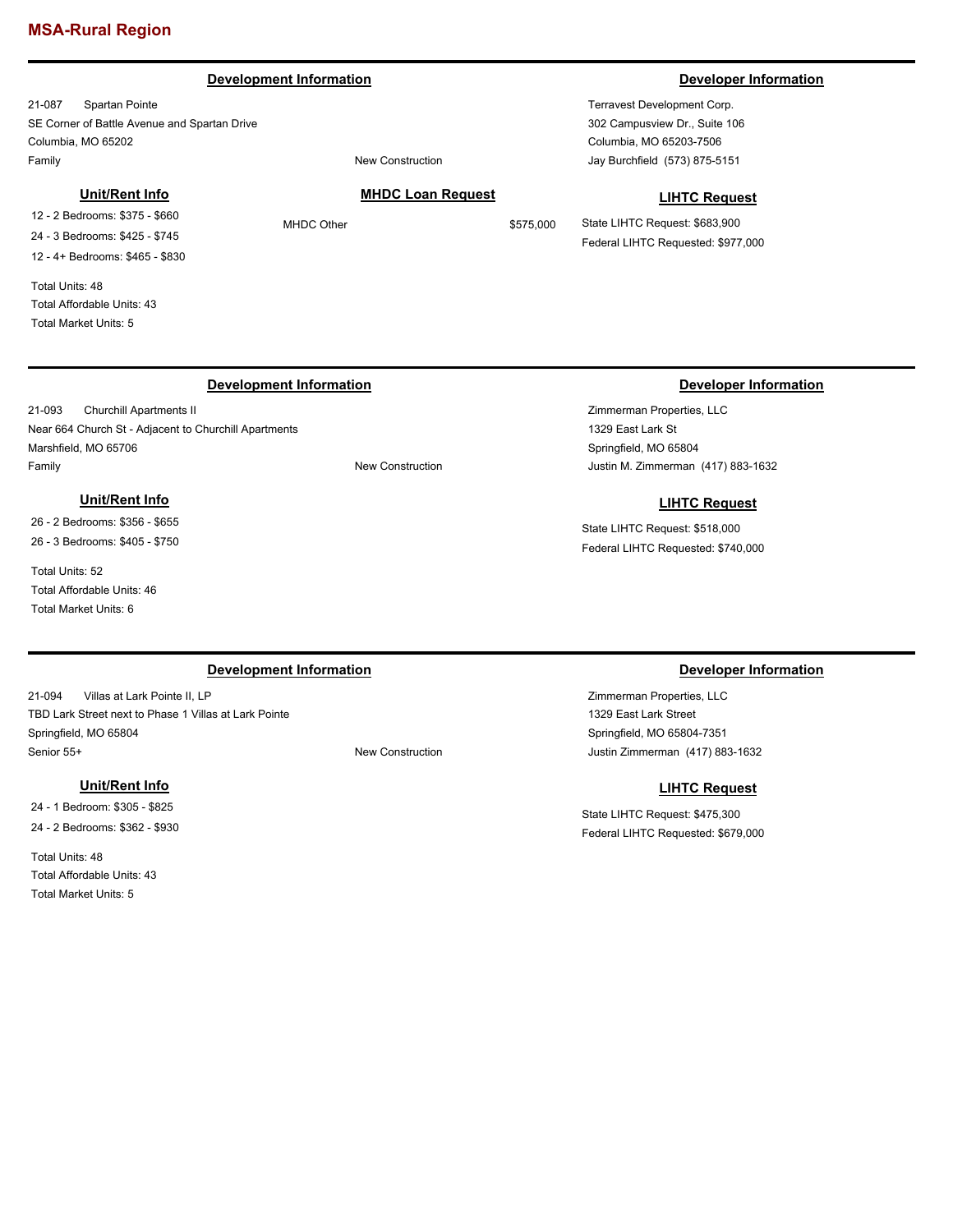### **Development Information Developer Information**

21-097 Westbury Place NE Corner of Gregg Road and Scenic Hills Drive Nixa, MO 65714 Family **Family Example 2018 New Construction** 

#### **Unit/Rent Info**

12 - 2 Bedrooms: \$330 - \$605 24 - 3 Bedrooms: \$375 - \$725 12 - 4+ Bedrooms: \$410 - \$820

Total Units: 48 Total Affordable Units: 43 Total Market Units: 5

Parker Development, L.L.C. 1115 Illinois, Suite 1 Joplin, MO 64801-3972 Kevin Parker (417) 624-5552

### **LIHTC Request**

State LIHTC Request: \$670,600 Federal LIHTC Requested: \$958,000

# **MHDC Loan Request**

MHDC Other \$625,000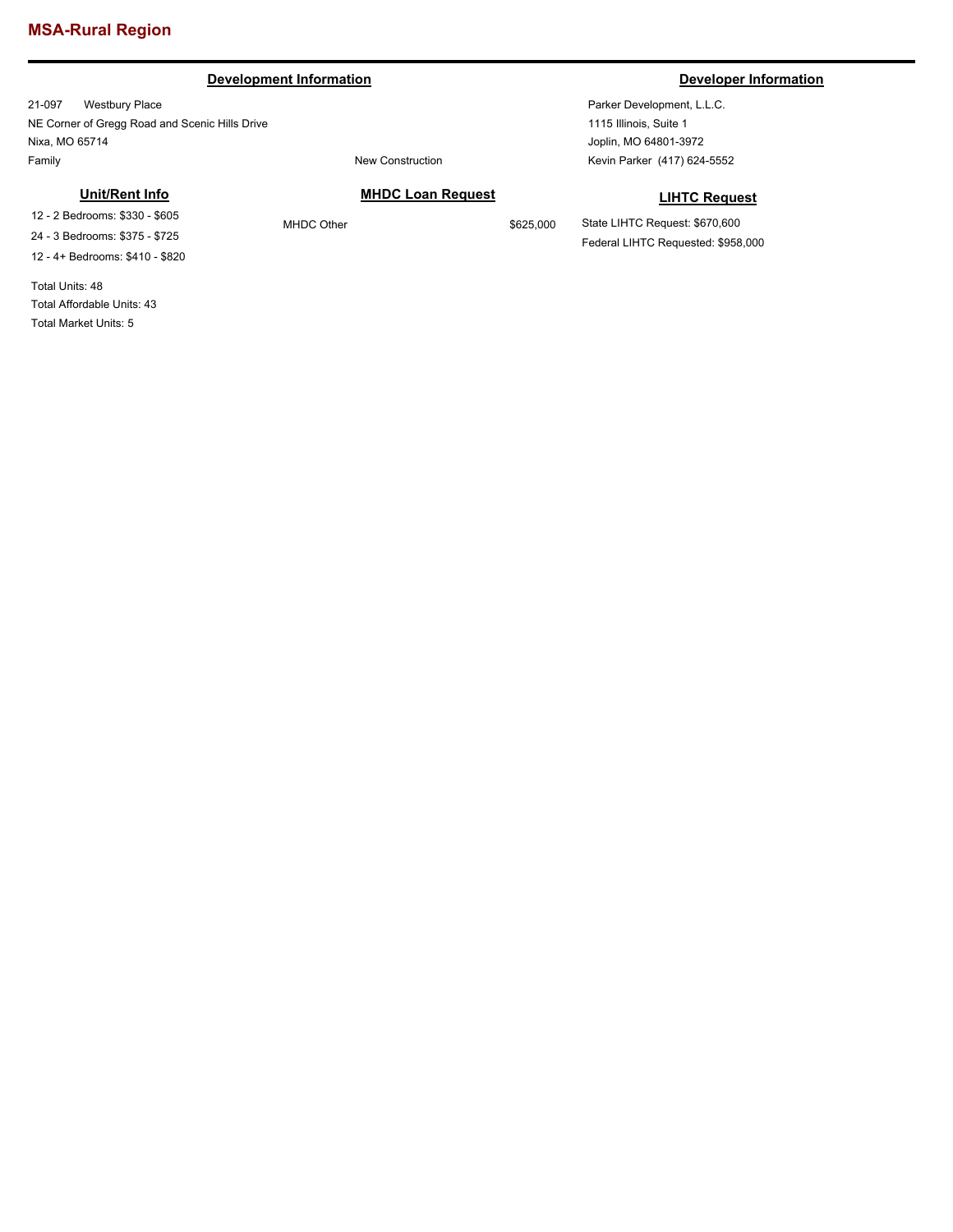#### **Development Information Developer Information**

21-001 Kirksville Village 2118 E Normal Street Kirksville, MO 63501-0000 Family **Family Rehabilitation** 

### **Unit/Rent Info**

32 - 2 Bedrooms: \$320 - \$471

Total Units: 32 Total Affordable Units: 32

### **MHDC Loan Request**

MHDC HOME \$223,124

Midcontinent Equity Holdings, LLC P.O. Box 248 (107-A W Highway 32) Stockton, MO 65785-0000 J. Bryan Jones (417) 276-5404

#### **LIHTC Request**

State LIHTC Request: \$213,500 Federal LIHTC Requested: \$305,000

### **Development Information Developer Information**

21-002 Missouri Avenue Apartments and Stover Estates 700 Missouri Avenue, Versailles, MO 65084 and 600 W. Pine St., Stover, MO 65078 Versailles, MO 65084-0000 Family **Family Example 2018 Rehabilitation** 

# **Unit/Rent Info**

8 - 1 Bedroom: \$295 - \$510 20 - 2 Bedrooms: \$345 - \$575 8 - 3 Bedrooms: \$390 - \$635

Total Units: 36 Total Affordable Units: 36

Midcontinent Equity Holdings, LLC 107-A W. Highway 32 (P.O. Box 248) Stockton, MO 65785-0000 J. Bryan Jones (417) 276-5404

### **LIHTC Request**

State LIHTC Request: \$238,000 Federal LIHTC Requested: \$340,000

### **Development Information Developer Information**

Midcontinent Equity Holdings, LLC 107-A West Highway 32 (P.O. Box 248) Stockton, MO 65785-0000 J. Bryan Jones (417) 276-5404

#### **LIHTC Request**

State LIHTC Request: \$322,000 Federal LIHTC Requested: \$460,000

21-003 McCanse Place of Mt. Vernon to be determined Mt. Vernon, MO 65712-0000 Family **Family Family New Construction** 

**Unit/Rent Info** 20 - 2 Bedrooms: \$300 - \$630

12 - 3 Bedrooms: \$350 - \$660

Total Units: 32 Total Affordable Units: 25 Total Market Units: 7

### **MHDC Loan Request**

MHDC HOME \$400,415

MHDC Other \$400,000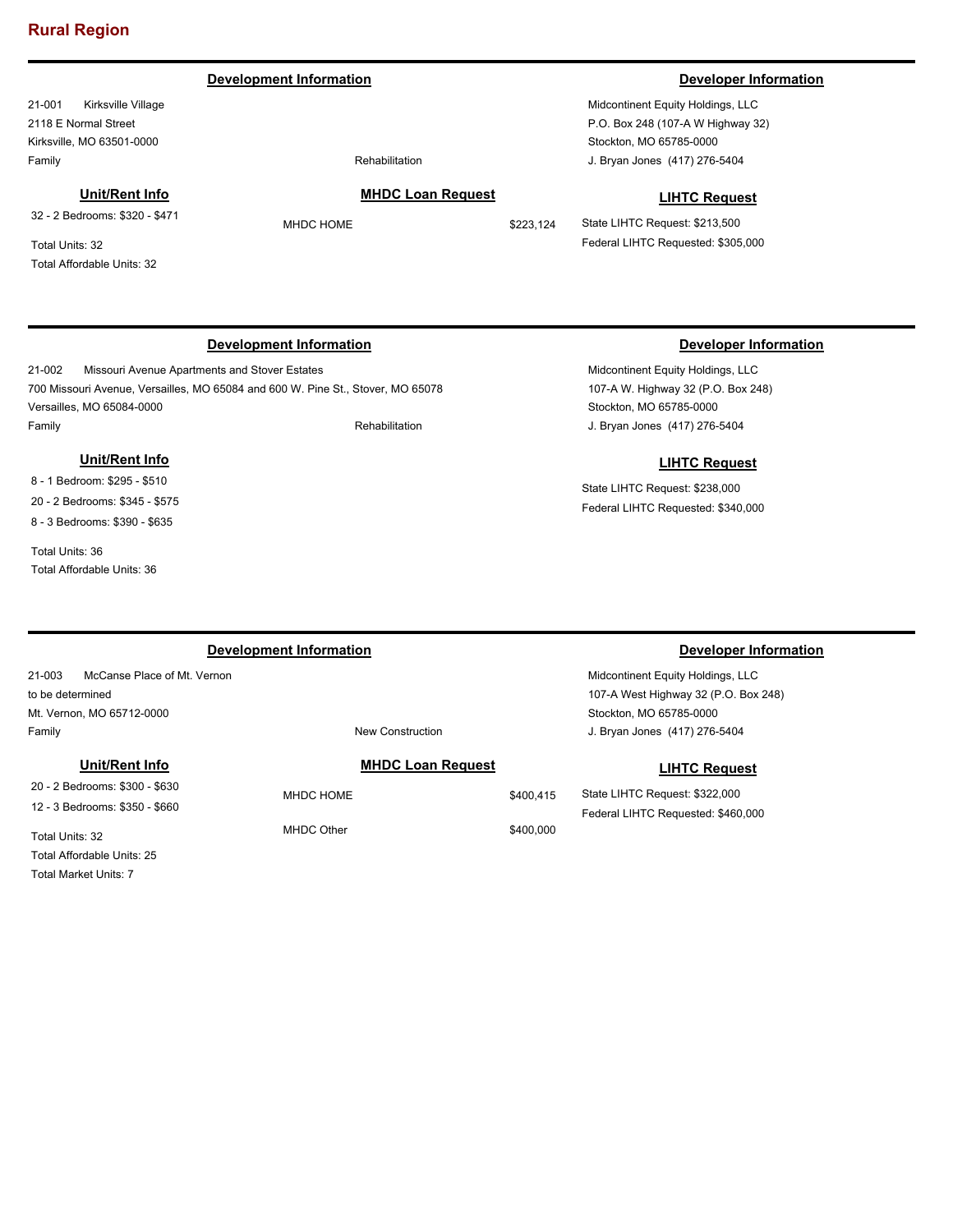### **Development Information Developer Information**

21-006 Beck Lane Residences 1500 Beck Lane Lebanon, MO 65536-4122 Family **Family Family New Construction** 

#### **Unit/Rent Info**

17 - 2 Bedrooms: \$280 - \$805 29 - 3 Bedrooms: \$317 - \$865 4 - 4+ Bedrooms: \$693 - \$935

Total Units: 50 Total Affordable Units: 43 Total Market Units: 7

# **MHDC Loan Request**

MHDC HOME \$800,000

AHDVS Missouri, LLC (Prime Developer) 7733 Forysth Blvd. Suite 1100

Clayton, MO 63105-1817 Vivian Moore (314) 296-6261

### **LIHTC Request**

State LIHTC Request: \$490,000 Federal LIHTC Requested: \$700,000

Federal LIHTC Requested: \$565,000

| <b>Development Information</b>            |                          | Developer Information |                                  |
|-------------------------------------------|--------------------------|-----------------------|----------------------------------|
| 21-008<br><b>Branson Manor Apartments</b> |                          |                       | Investment Resources Corporation |
| 218 S. Old Country Road                   |                          |                       | 7701 E. Kellogg Suite 820        |
| Branson, MO 65616-2521                    |                          |                       | Wichita, KS 67207-1712           |
| Senior 55+                                | Rehabilitation           |                       | Santo M. Catanese (316) 652-0616 |
| Unit/Rent Info                            | <b>MHDC Loan Request</b> |                       | <b>LIHTC Request</b>             |
| 72 - 1 Bedroom: \$556                     | <b>MHDC Fund Balance</b> | \$1,156,938           | State LIHTC Request: \$395,500   |

8 - 2 Bedrooms: \$675 Total Units: 80

Total Affordable Units: 80

| <b>Development Information</b>               |            |                          | Developer Information              |  |
|----------------------------------------------|------------|--------------------------|------------------------------------|--|
| 21-012<br><b>Roval Oak Estates</b>           |            |                          | MACO Development Company, L.L.C.   |  |
| Royal Oak Drive, west of North Lincoln Drive |            |                          | 111 N Main Street / PO Box 68      |  |
| Troy, MO 63379                               |            |                          | Clarkton, MO 63837                 |  |
| Senior 55+                                   |            | New Construction         | J. Jason Maddox (573) 448-3000     |  |
| Unit/Rent Info                               |            | <b>MHDC Loan Request</b> | <b>LIHTC Request</b>               |  |
| 50 - 2 Bedrooms: \$430 - \$800               | MHDC Other | \$1.267.000              | State LIHTC Request: \$490,000     |  |
| Total Units: 50                              |            |                          | Federal LIHTC Requested: \$700,000 |  |
| Total Affordable Units: 45                   |            |                          |                                    |  |

Total Affordable Units: 45 Total Market Units: 5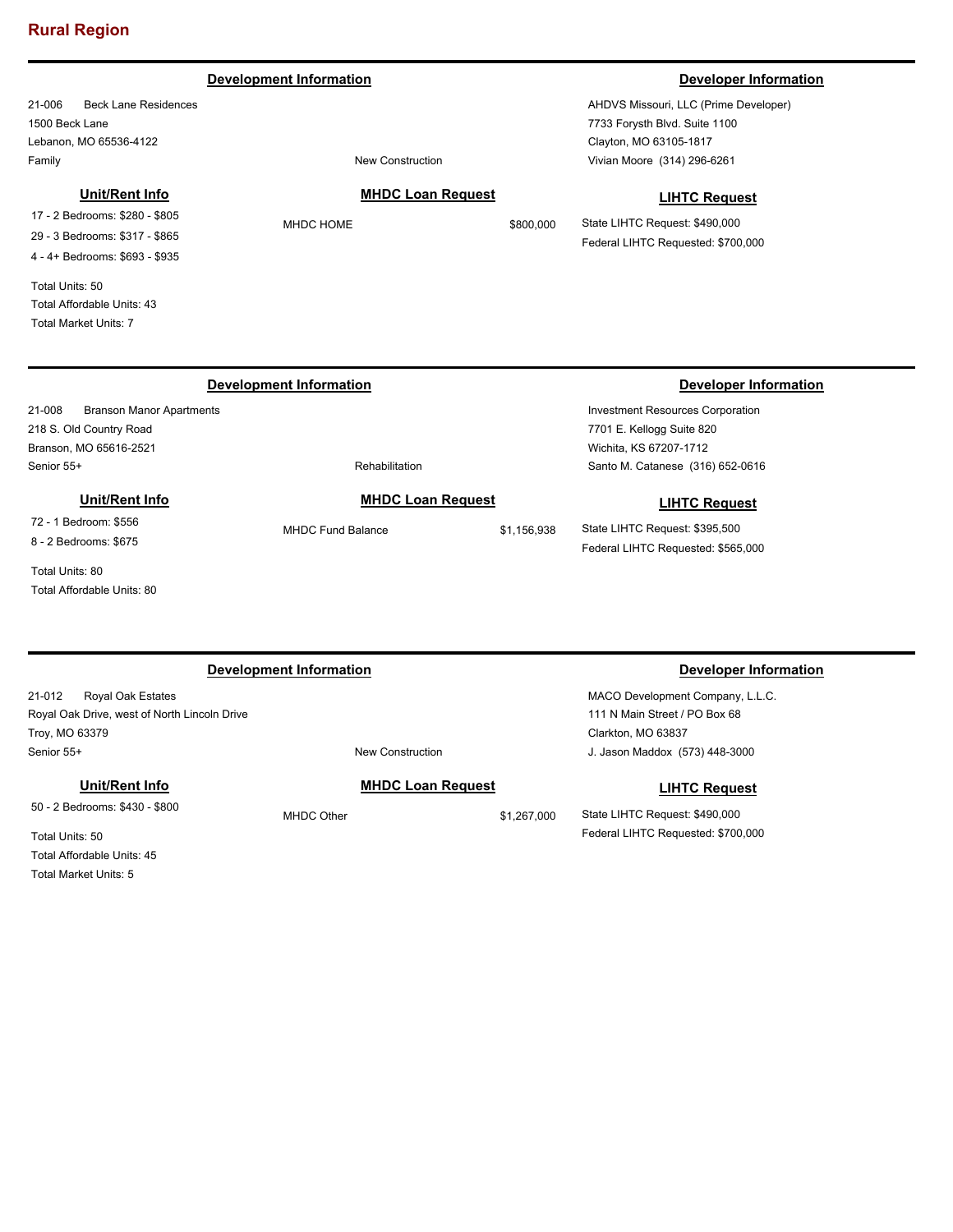### **Development Information Developer Information**

21-015 Monett Homes, LP Approximately 1540 North Central Ave. Lots 32 & 35 Monett, MO 65708 Family **Family Family New Construction** 

### **Unit/Rent Info**

30 - 3 Bedrooms: \$300 - \$760 4 - 4+ Bedrooms: \$330 - \$800

Total Units: 34 Total Affordable Units: 30 Total Market Units: 4

21-016 Hannibal Homes

Hannibal, MO 63401-3937

1805 Hope plus multiple scattered sites

**Unit/Rent Info**

Red-Wood Development, Inc. 3609 E. 20th Street Joplin, MO 64801-5849 Ralph F. Schroeder (417) 624-4144

### **LIHTC Request**

State LIHTC Request: \$465,500 Federal LIHTC Requested: \$665,000

North East Community Action Corporation 16 North Court, P O Box 470 Bowling Green, MO 63334-1534 Donald D Patrick (573) 324-6622

MHDC HOME  $$1,621,419$  Federal LIHTC Requested: \$0

4 - 2 Bedrooms: \$436 2 - 3 Bedrooms: \$501

Total Units: 6 Total Affordable Units: 6

#### 21-020 Timber Villas Phase II (next to) 1302 3rd St. Chillicothe, MO 64601 Green Hills Community Action Agency & MBL Development Co 9237 Ward Parkway Ste. 310 Kansas City, MO 64114 Senior 55+ New Construction **Development Information Developer Information** Chris Small (816) 569-6420 **MHDC Loan Request** MHDC HOME \$350,000 **LIHTC Request** State LIHTC Request: \$399,000 **Unit/Rent Info** 38 - 2 Bedrooms: \$250 - \$690

Total Units: 38 Total Affordable Units: 32 Total Market Units: 6

Federal LIHTC Requested: \$570,000

# Family **Family Example 2018 New Construction**

**MHDC Loan Request**

# **Development Information Developer Information**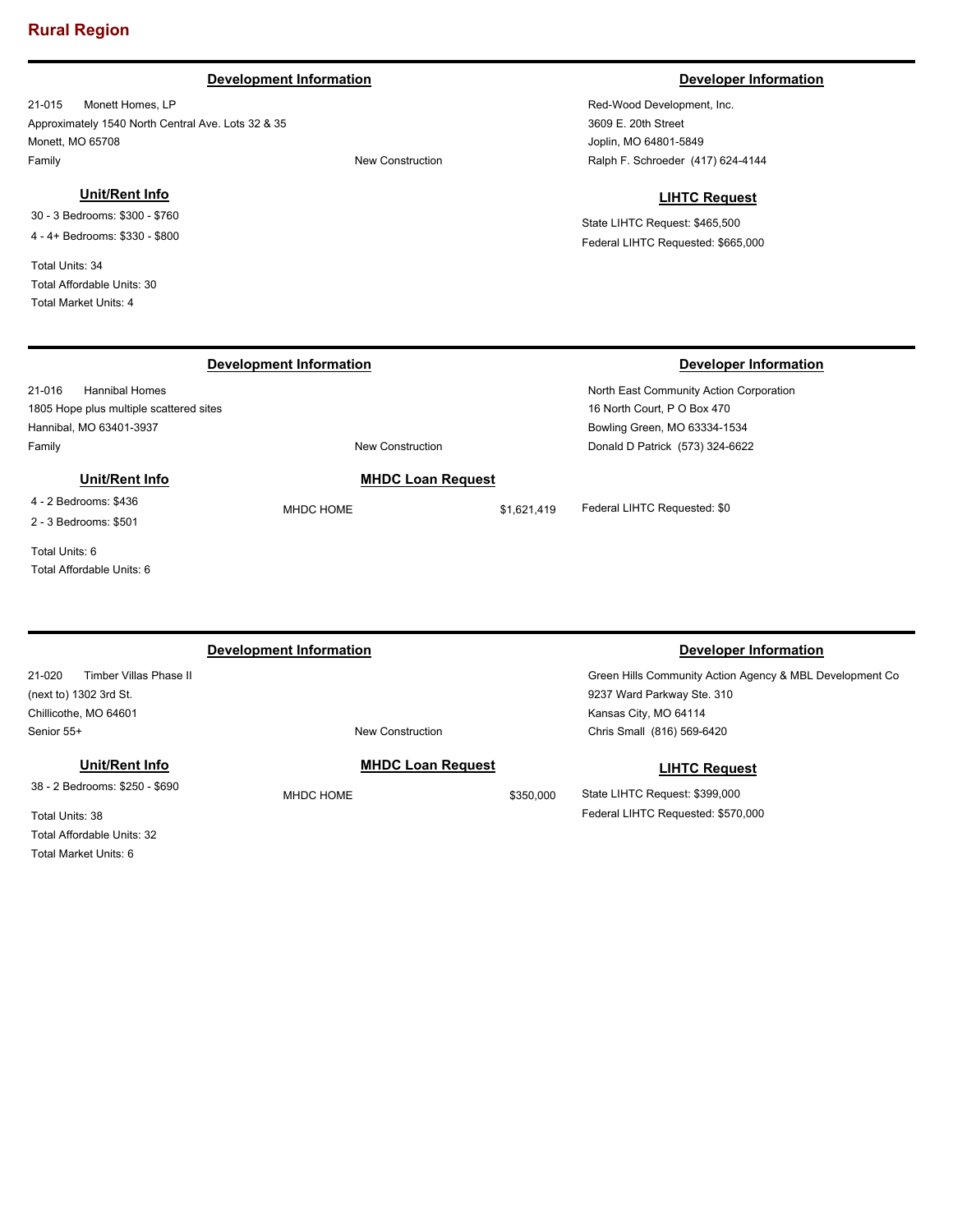#### 21-021 Trenton Senior Villas (just north of) 1700 E. 30th St. Trenton, MO 64683 Green Hills Community Action Agency & MBL Development Co 9237 Ward Parkway Ste. 310 Kansas City, MO 64114 Senior 55+ New Construction **Development Information Developer Information** Chris Small (816) 569-6420 **MHDC Loan Request** MHDC Other \$350,000 **LIHTC Request** State LIHTC Request: \$385,700 Federal LIHTC Requested: \$551,000 **Unit/Rent Info** 36 - 2 Bedrooms: \$240 - \$680 Total Units: 36 Total Affordable Units: 30 Total Market Units: 6 21-022 Mineral Area Apartments 607 Wallace Road Farmington, MO 63640 RCH Development, INC. & East Missouri Action Agency, INC. 2201 Walton Drive Jackson, MO 63755-3711 Family **Family Example 2018 New Construction Development Information Developer Information** Chad Hartle (573) 576-5433 **MHDC Loan Request** MHDC Other \$300,000 **LIHTC Request** State LIHTC Request: \$445,900 Federal LIHTC Requested: \$637,000 **Unit/Rent Info** 10 - 1 Bedroom: \$506 16 - 2 Bedrooms: \$495 - \$625 16 - 3 Bedrooms: \$595 - \$750 Total Units: 42

### **Development Information Developer Information**

21-023 Perryville Senior Garden Apartments 1811 W. Harvest Circle Perryville, MO 63775 Senior 62+ Acquisition/Rehabition Acquisition Acquisition Acquisition Acquisition Acquisition Acquisition Acquisition Acquisition Acquisition Acquisition Acquisition Acquisition Acquisition Acquisition Acquisition Acquisit

#### **Unit/Rent Info**

24 - 1 Bedroom: \$443

Total Affordable Units: 37 Total Market Units: 5

Total Units: 24 Total Affordable Units: 24

Ventura Industries LLC 597 Vail Drive Jackson, MO 63755 Zach Ventura (573) 576-0403

### **LIHTC Request**

State LIHTC Request: \$184,240 Federal LIHTC Requested: \$263,200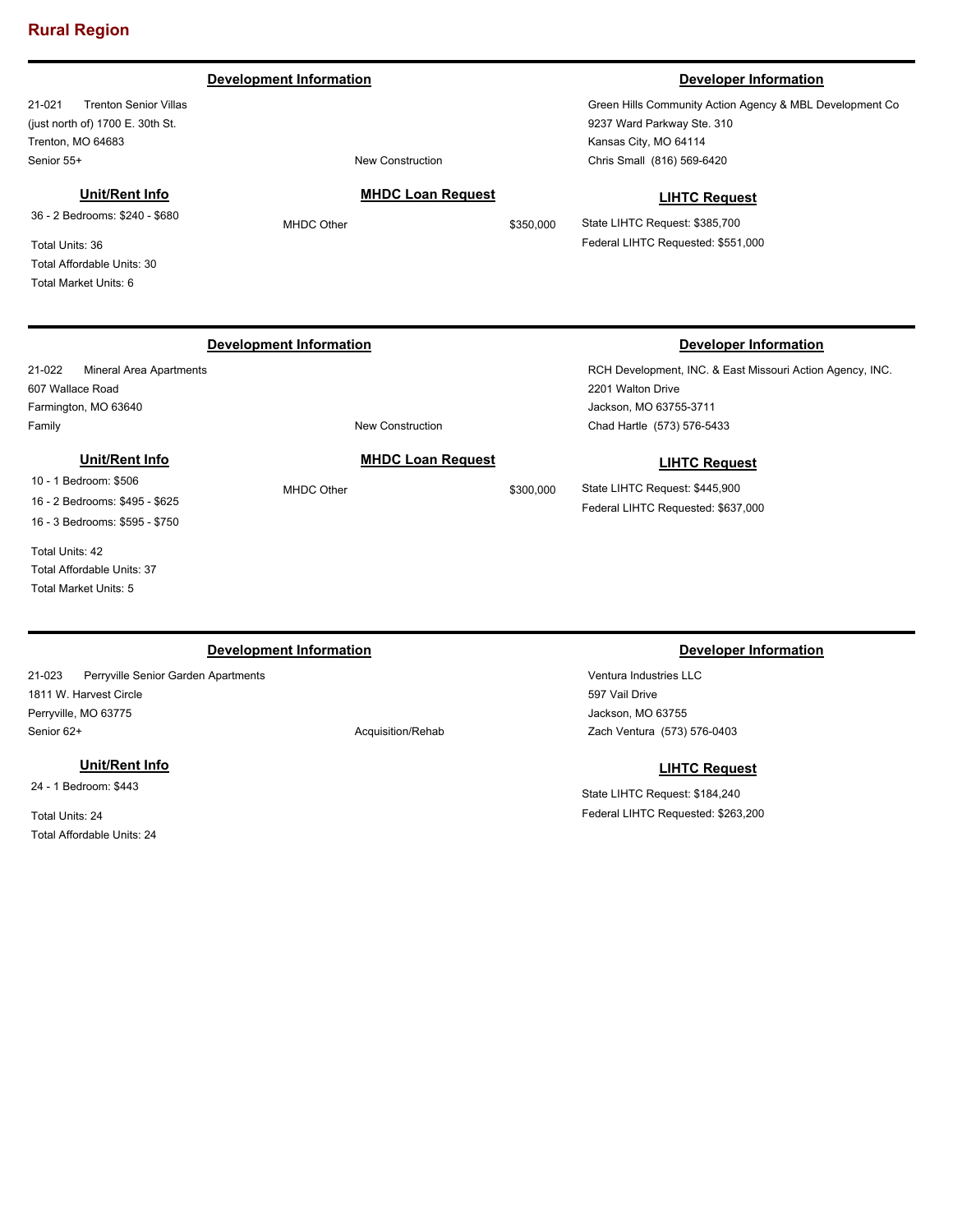### **Development Information Developer Information**

21-032 Blues Lake Senior apartments 1512 Bridge School Road Rolla, MO 65401-8838 Senior 62+ New Construction

### **Unit/Rent Info**

28 - 1 Bedroom: \$256 - \$575 28 - 2 Bedrooms: \$625 - \$725

Total Units: 56 Total Affordable Units: 50 Total Market Units: 6

### **MHDC Loan Request**

Riley-Spence Management Company, LLC 1749 Gilsinn Ln #170 Fenton, MO 63026-2008 Greg Spence (636) 349-2311

#### **LIHTC Request**

State LIHTC Request: \$651,000 Federal LIHTC Requested: \$930,000

Dover Development, LLC 300 Hunter Avenue, Suite 200 St. Louis, MO 63124-2013

Jordan Dorsey (314) 254-8354

State LIHTC Request: \$565,250 Federal LIHTC Requested: \$807,500

**LIHTC Request**

# **Development Information Developer Information**

21-035 Villas at Cedar Ridge 810 Lynn Street (approximate) Lebanon, MO 65536-3832 Senior 62+ New Construction

### **Unit/Rent Info**

20 - 1 Bedroom: \$304 - \$550 30 - 2 Bedrooms: \$358 - \$600

Total Units: 50

Total Affordable Units: 45 Total Market Units: 5

### **Development Information Developer Information**

North East Community Action Agency 16 North Court Street Bowling Green, MO 63334-0000 Donald D. Patrick (573) 324-2231

### **LIHTC Request**

State LIHTC Request: \$488,336 Federal LIHTC Requested: \$697,623

21-038 Stone Creek Manor 120 West Main Cross Street Palmyra, MO 63461-1527 Senior 55+ New Construction

**Unit/Rent Info**

13 - 1 Bedroom: \$228 - \$525 28 - 2 Bedrooms: \$271 - \$650

Total Units: 41 Total Affordable Units: 36 Total Market Units: 5

### **MHDC Loan Request**

MHDC CHDO \$357,445 MHDC Other \$357,445

MHDC HOME \$500,000

**MHDC Loan Request** MHDC HOME \$600,000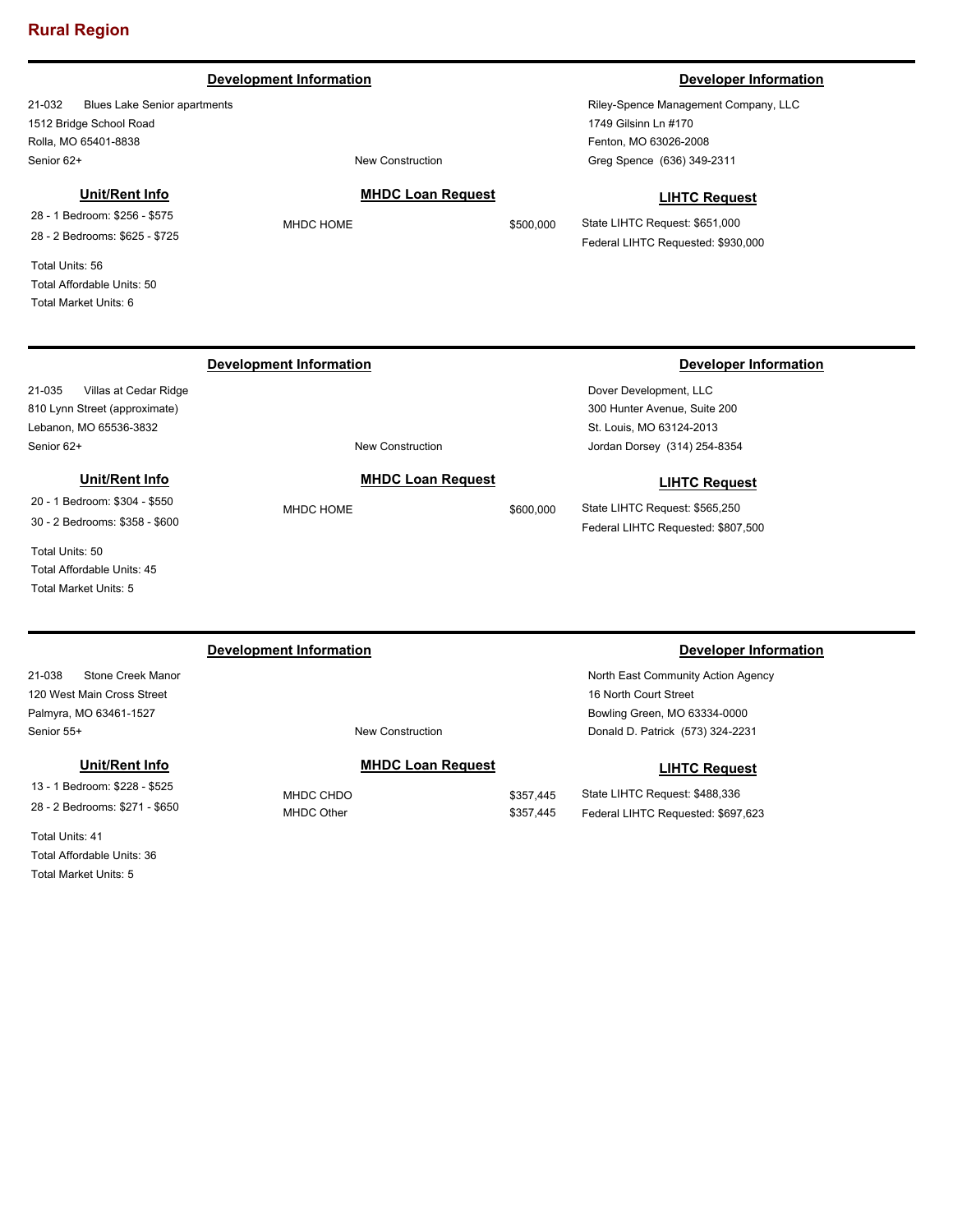#### **Development Information Developer Information**

21-045 Fish Haven North 155 Forest Hills Drive Lake Ozark, MO 65049 Family **Family Family New Construction** 

### **Unit/Rent Info**

21-048 Ste. Genevieve Family Apartments

**Unit/Rent Info** 24 - 2 Bedrooms: \$349 - \$595 8 - 3 Bedrooms: \$375 - \$655

25 - 2 Bedrooms: \$325 - \$580 15 - 3 Bedrooms: \$445 - \$655

Total Units: 40 Total Affordable Units: 30 Total Market Units: 10

1092 Progress Parkway Ste. Genevieve, MO 63670

Southeast Holdings, LLC PO Box 665 Dexter, MO 63841 Matt Mills (573) 576-6596

Family **Family New Construction** 

MHDC HOME \$650,000

**MHDC Loan Request**

**MHDC Loan Request** MHDC HOME \$600,000

# **LIHTC Request**

State LIHTC Request: \$455,000 Federal LIHTC Requested: \$650,000

### **Development Information Developer Information**

Midwest Development Professionals, LLC 2227 Smith Rd Farmington, MO 63640 Bret P. Burgess (573) 631-9252

#### **LIHTC Request**

State LIHTC Request: \$331,800 Federal LIHTC Requested: \$474,000

Total Units: 32 Total Affordable Units: 24 Total Market Units: 8

# **Development Information Developer Information**

21-049 Hawk Point 220 Carter St Licking, MO 65542 Family **Family Family Rehabilitation** 

### **Unit/Rent Info**

12 - 2 Bedrooms: \$540 6 - 3 Bedrooms: \$590

Total Units: 18 Total Affordable Units: 16 Total Market Units: 2

Cydecton Investments, LLC 1800 N. Westwoods Blvd Poplar Bluff, MO 63901 Nathan Maurer (573) 718-1895

#### **LIHTC Request**

State LIHTC Request: \$151,900 Federal LIHTC Requested: \$217,000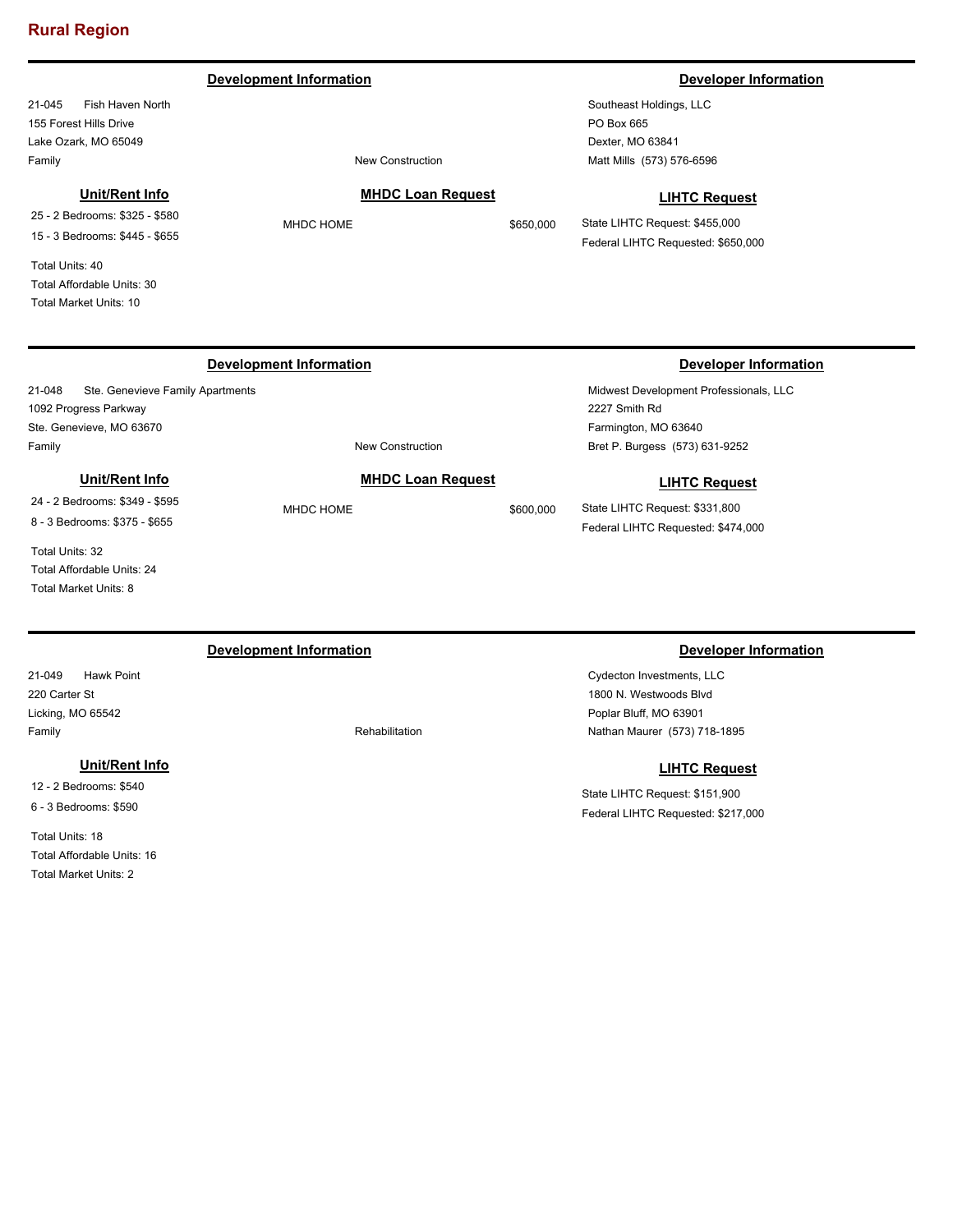#### **Development Information Developer Information**

21-050 Southview Fields Volunteer Dr. Maryville, MO 64468 Family **Family Family New Construction** 

#### **Unit/Rent Info**

24 - 2 Bedrooms: \$347 - \$600 8 - 3 Bedrooms: \$394 - \$675

Total Units: 32 Total Affordable Units: 24 Total Market Units: 8

# **MHDC Loan Request**

MHDC HOME \$500,000

Snider Development, LLC 1911 S. National Ave, Ste 101 Springfield, MO 65804 Greg Snider (417) 771-8646

#### **LIHTC Request**

State LIHTC Request: \$329,000 Federal LIHTC Requested: \$470,000

# **Development Information Developer Information**

21-051 St Robert Senior behind Taco Bell at the entrance of Park Dr. St. Robert, MO 65584 Senior 55+ New Construction

**MHDC Loan Request**

### **Unit/Rent Info**

32 - 2 Bedrooms: \$345 - \$610

Total Units: 32 Total Affordable Units: 29 Total Market Units: 3

MHDC HOME \$370,000 MHDC Other \$100,000

Holden Communities, LLC PO Box 633 Dexter, MO 63841 Ryan Holden (573) 820-2466

#### **LIHTC Request**

State LIHTC Request: \$326,200 Federal LIHTC Requested: \$466,000

#### **Development Information Developer Information**

21-053 Thayer Heights 892 S. Thayer Ave West Plains, MO 65775 Family Rehabilitation

### **Unit/Rent Info**

14 - 2 Bedrooms: \$325 - \$625 6 - 3 Bedrooms: \$510 - \$700

Total Units: 20 Total Affordable Units: 20

## **MHDC Loan Request**

MHDC HOME \$221,000 MHDC Other \$100,000

Kinkead Housing Foundation (registered in Missouri) 975 North St, Ste 206 Jackson, MS 39202 Hayes Dent (601) 454-0569

### **LIHTC Request**

State LIHTC Request: \$137,550 Federal LIHTC Requested: \$196,500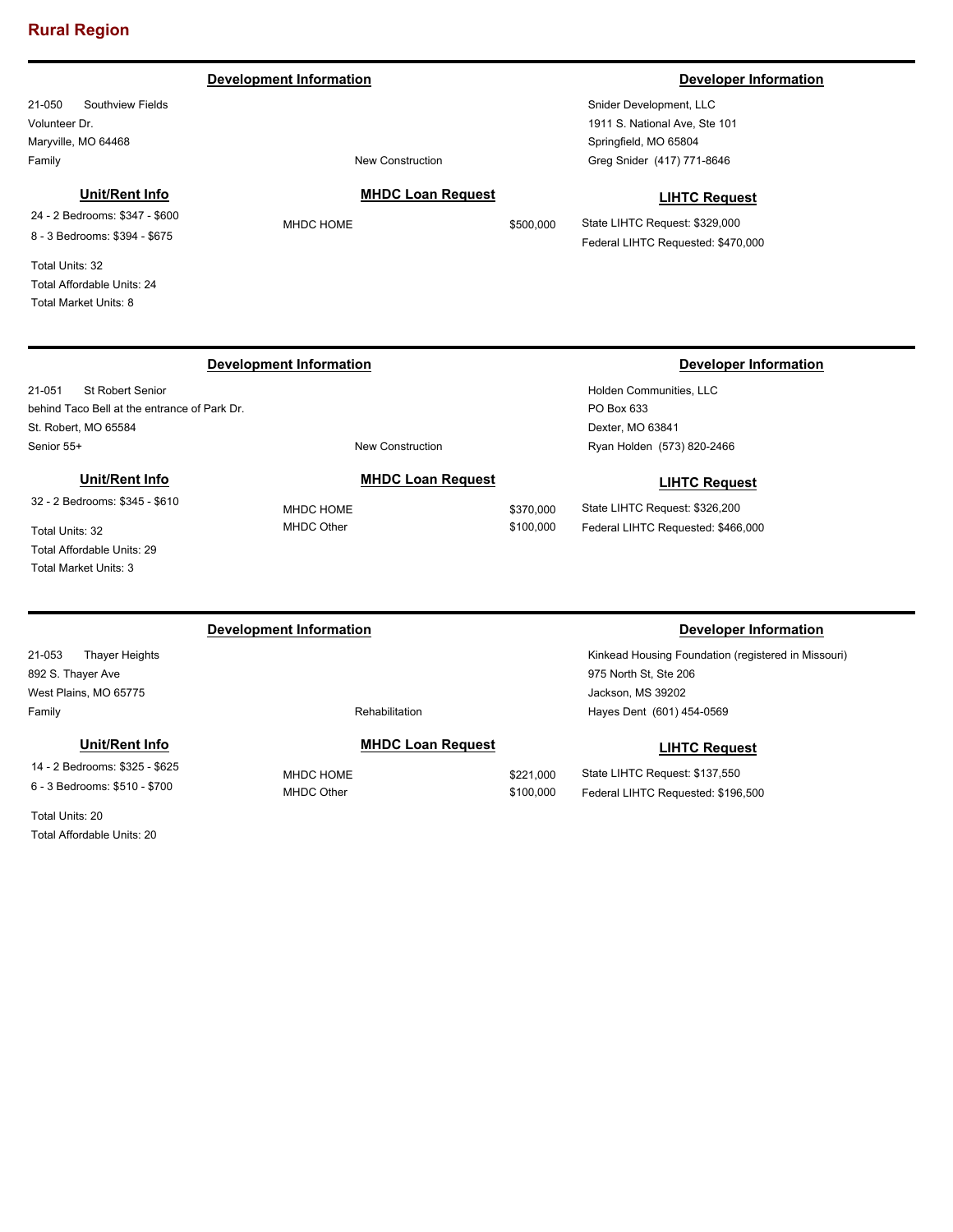#### **Development Information Developer Information**

21-054 Eldon Heights 850 E. North Street Eldon, MO 65026 Family **Family Family Example 2018 New + Acquisition/Rehab** 

### **Unit/Rent Info**

24 - 1 Bedroom: \$490 32 - 2 Bedrooms: \$550

Total Units: 56 Total Affordable Units: 47 Total Market Units: 9

Holden Communities, LLC P.O. Box 633 Dexter, MO 63841 Ryan Holden (573) 820-2466

### **MHDC Loan Request**

MHDC Other \$300,000

# **LIHTC Request**

State LIHTC Request: \$355,600 Federal LIHTC Requested: \$508,000

DHTC Development, LLC 1900 E Lark Lane Nixa, MO 65714

Tammi Creason (417) 224-3035

State LIHTC Request: \$479,500 Federal LIHTC Requested: \$685,000

**LIHTC Request**

# **Development Information Developer Information**

21-060 Bluff View Apartments 548 Gretna Rd (directly south of commercial) Branson, MO 65616 Family **Family New Construction** 

### **Unit/Rent Info**

32 - 2 Bedrooms: \$278 - \$640 16 - 3 Bedrooms: \$316 - \$745

Total Units: 48 Total Affordable Units: 43 Total Market Units: 5

21-061 Diamond Senior Apartments at St. Elizabeth 109 Virginia Street Hannibal, MO 63401 Senior 62+ Acquisition/Rehabition Acquisition Acquisition Acquisition Acquisition Acquisition Acquisition Acquisition Acquisition Acquisition Acquisition Acquisition Acquisition Acquisition Acquisition Acquisition Acquisit

#### **Unit/Rent Info**

32 - 1 Bedroom: \$230 - \$875 28 - 2 Bedrooms: \$280 - \$975

Total Units: 60 Total Affordable Units: 51 Total Market Units: 9

**MHDC Loan Request** MHDC HOME \$100,000

**MHDC Loan Request**

MHDC HOME \$900,000 MHDC Other \$700,000

### **Development Information Developer Information**

3 Diamond Development, LLC 6677 North Lincoln Avenue, Suite 400 Lincolnwood, IL 60712-3634 Gregory A. Rodewald (847) 677-7206

#### **LIHTC Request**

State LIHTC Request: \$437,500 Federal LIHTC Requested: \$625,000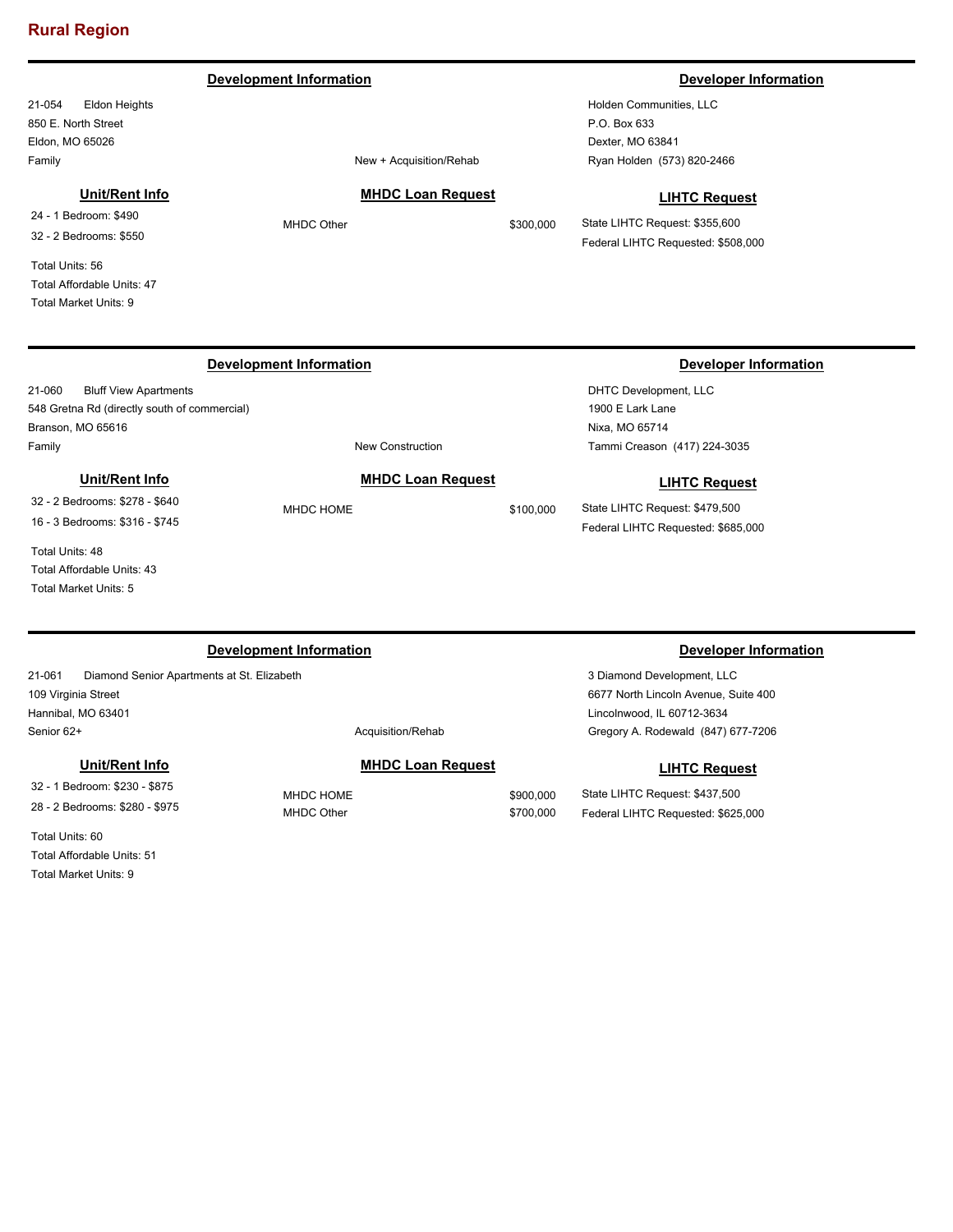### **Development Information Developer Information**

21-065 Brookfield Village Apartments 638 S Clinton Street Brookfield, MO 64628 Family **Family Acquisition/Rehab** 

### **Unit/Rent Info**

20 - 1 Bedroom: \$508 24 - 2 Bedrooms: \$598 12 - 3 Bedrooms: \$678

Total Units: 56 Total Affordable Units: 56

21-070 The Brunswick 868 S. Brunswick Avenue Marshall, MO 65340-2769

Community Housing Ministry, Inc 730 S 6th Street St. Joseph, MO 64501 Stephanie Miller-McCann (816) 233-4250

### **LIHTC Request**

State LIHTC Request: \$308,000 Federal LIHTC Requested: \$440,000

### **Development Information Developer Information**

Nash Group, LLC 51% and Vecino Group, LLC 49%, Jointly 305 W. Commercial Street Springfield, MO 65803-2667 Kim Buche (417) 720-1577

#### **LIHTC Request**

State LIHTC Request: \$597,380 Federal LIHTC Requested: \$853,400

# 21 - 1 Bedroom: \$282 - \$630

**Unit/Rent Info**

21 - 2 Bedrooms: \$334 - \$752 13 - 3 Bedrooms: \$378 - \$853

Total Units: 55 Total Affordable Units: 49 Total Market Units: 6

### **Development Information Developer Information**

Family **Family Family New Construction** 

21-073 Henley Heights, LP 27249 275th St Maryville, MO 64468 Family **Family Example 2018** The Construction **New Construction** 

# **Unit/Rent Info**

8 - 1 Bedroom: \$299 - \$644 16 - 2 Bedrooms: \$320 - \$673 8 - 3 Bedrooms: \$600 - \$725

Total Units: 32 Total Affordable Units: 27 Total Market Units: 5

#### **MHDC Loan Request**

**MHDC Loan Request** MHDC HOME \$1,000,000

### TAG Development LLC

P.O Box 2292 Lees Summit, MO 64063 Tarold Davis (816) 945-7980

**LIHTC Request**

State LIHTC Request: \$448,000 Federal LIHTC Requested: \$640,000

MHDC HOME \$780,000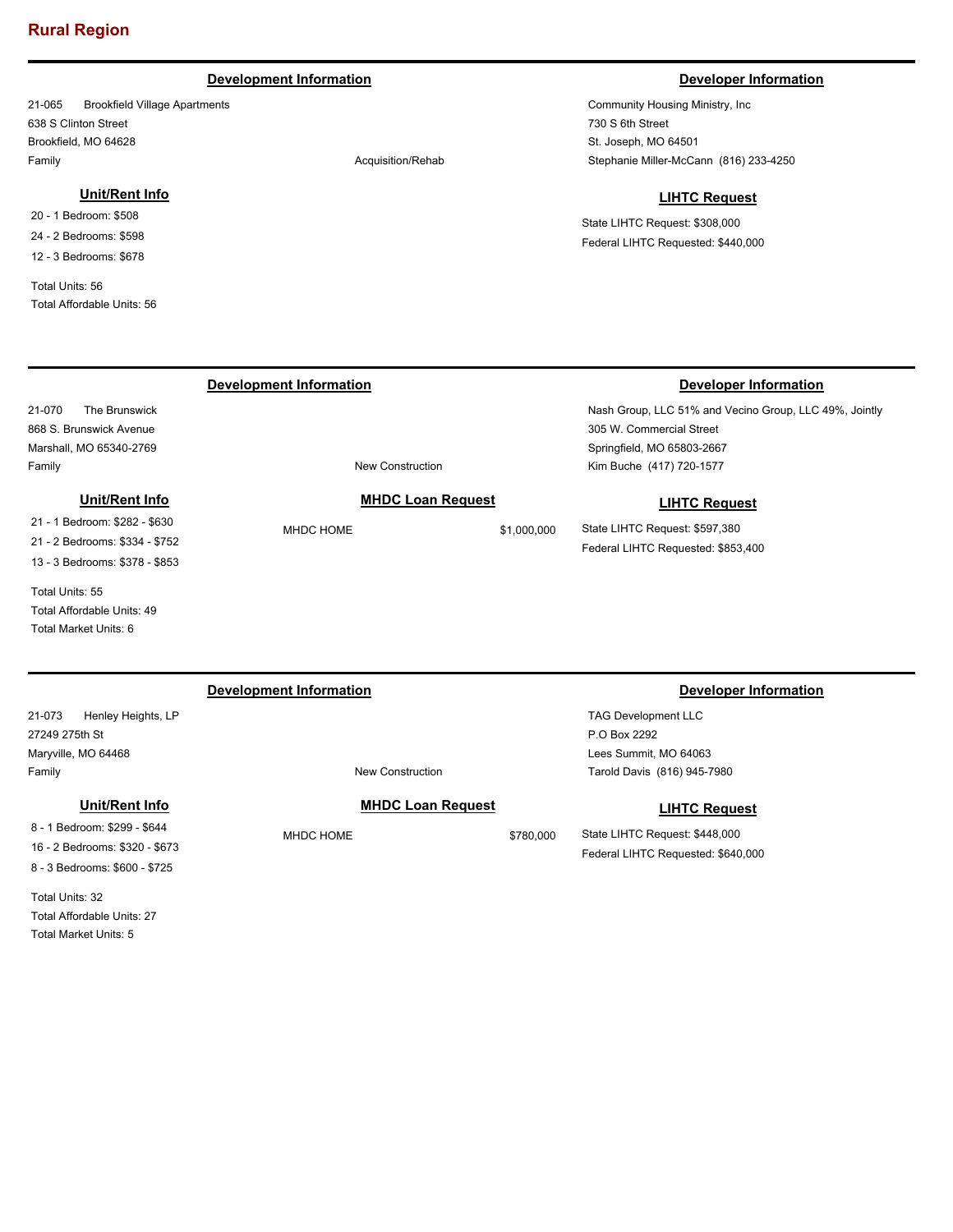### **Development Information Developer Information**

21-078 Monett Senior Housing, LP 1102 Washington (approximate) Monett, MO 65708 Senior 55+ New Construction

## **Unit/Rent Info**

38 - 2 Bedrooms: \$352 - \$620

Total Units: 38 Total Affordable Units: 34 Total Market Units: 4

21-079 Oak Tree Trails 404 and 424 Neighardt Branson, MO 65616-0000

Total Units: 24

Total Affordable Units: 21 Total Market Units: 3

**Unit/Rent Info** 24 - 2 Bedrooms: \$352 - \$489

### **MHDC Loan Request**

MHDC Fund Balance \$300,000

K. Hamilton Corporation 3556 S Culpepper Circle, Suite 7 Springfield, MO 65804-4452 Kenneth E. Hamilton (417) 883-7887

#### **LIHTC Request**

State LIHTC Request: \$353,500 Federal LIHTC Requested: \$505,000

### **Development Information Developer Information**

K. Hamilton Corporation 3556 S Culpepper Circle, Suite 7 Springfield, MO 65804-4452 Kenneth Hamilton (417) 883-7887

### **LIHTC Request**

State LIHTC Request: \$192,500 Federal LIHTC Requested: \$275,000

#### **Development Information Developer Information Developer Information**

21-080 Mountaintop Homes 610 N. Main St. Mt. Vernon, MO 65712 Family **Family Family New Construction** 

#### **Unit/Rent Info**

32 - 2 Bedrooms: \$295 - \$625 16 - 3 Bedrooms: \$350 - \$700

Total Units: 48 Total Affordable Units: 39 Total Market Units: 9

Family **Family Rehabilitation** 

## **LIHTC Request**

State LIHTC Request: \$475,300 Federal LIHTC Requested: \$679,000

O'Reilly Development Company, LLC 5051 S. National Ave. Suite 4-100

Springfield, MO 65810

Denise Heintz (417) 893-6006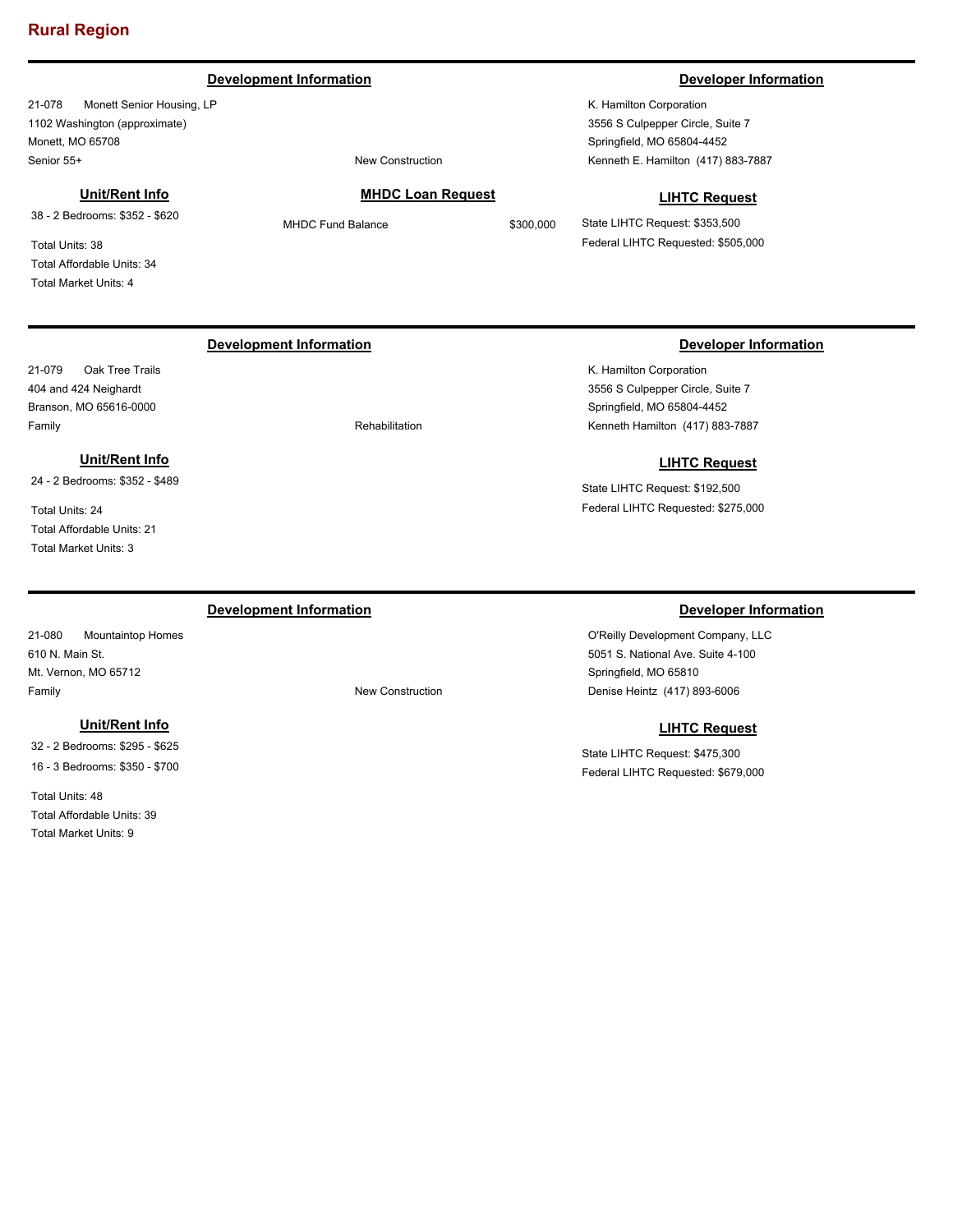### **Development Information Developer Information**

21-082 Tower Village East 623 Tower Rd. Lebanon, MO 65536 Senior 55+ New Construction

#### **Unit/Rent Info**

8 - 1 Bedroom: \$260 - \$595 24 - 2 Bedrooms: \$300 - \$625

Total Units: 32 Total Affordable Units: 28 Total Market Units: 4

21-088 Halls of Brookfield

**Unit/Rent Info** 40 - 2 Bedrooms: \$265 - \$685

North Main Street Brookfield, MO 64628

Total Units: 40

Total Affordable Units: 36 Total Market Units: 4

O'Reilly Development Company, LLC 5051 S. National Ave., Ste. 4-100 Springfield, MO 65810 Denise Heintz (417) 893-6006

### **LIHTC Request**

State LIHTC Request: \$312,900 Federal LIHTC Requested: \$447,000

#### **Development Information Developer Information**

Turnberry Developers, L.L.C. 1526 Grand Blvd., Suite 2011 Kansas City, MO 64108-1408 Donald Rosemann (816) 728-2450

#### **LIHTC Request**

State LIHTC Request: \$519,400 Federal LIHTC Requested: \$742,000

#### **Development Information Developer Information**

21-089 Timberview Crossing South Maguire Street Warrensburg, MO 64093 Senior 55+ New Construction

#### **Unit/Rent Info**

40 - 2 Bedrooms: \$277 - \$785

Total Units: 40 Total Affordable Units: 35 Total Market Units: 5

Turnberry Developers, L.L.C. 1526 Grand Blvd., Suite 2011 Kansas City, MO 64108-1408 Donald Rosemann (816) 728-2450

### **LIHTC Request**

State LIHTC Request: \$533,400 Federal LIHTC Requested: \$762,000

# Senior 55+ New Construction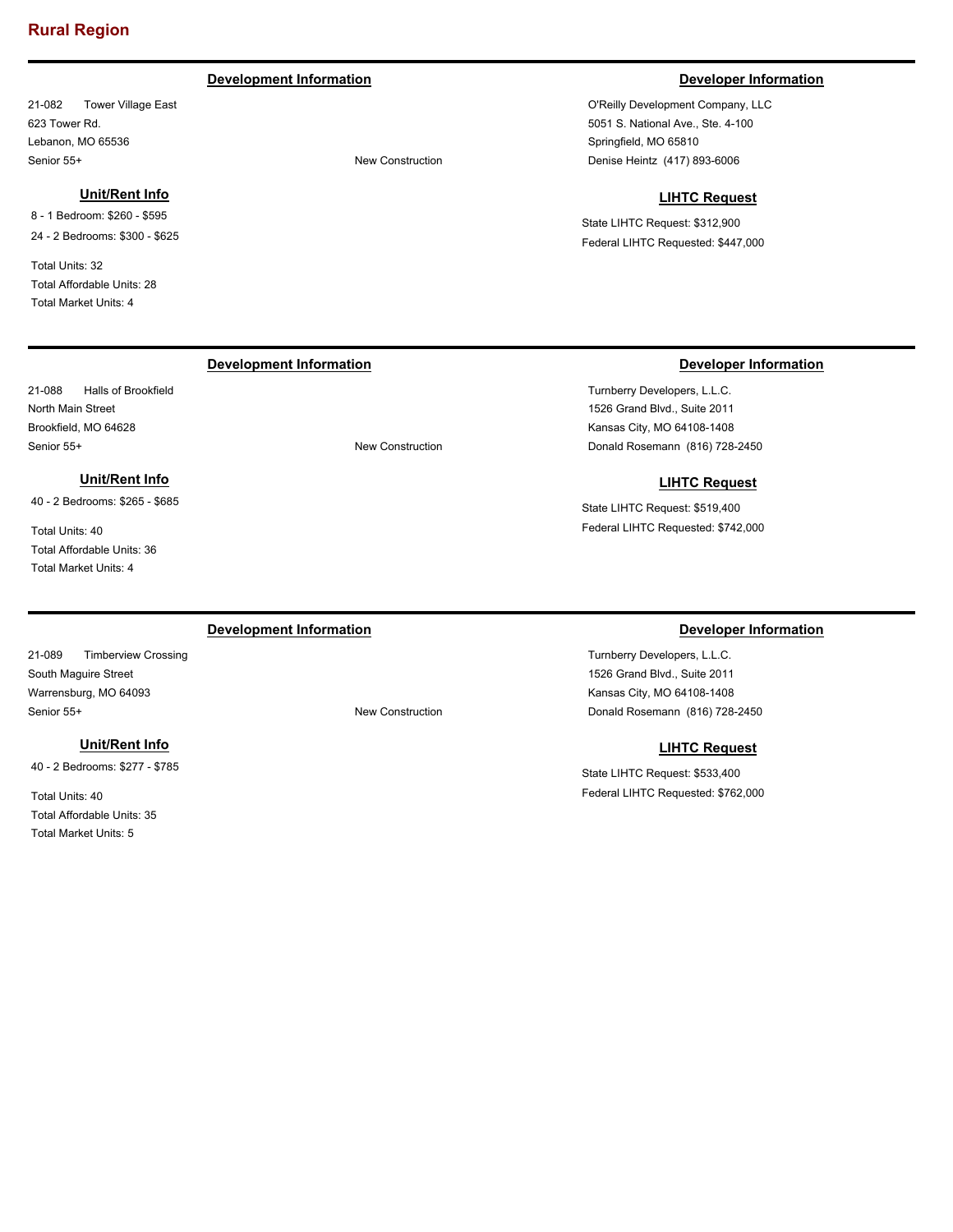#### **Development Information Developer Information**

21-090 Hilltop Residences 216 State Hwy O Laurie, MO 65037 Family **Family Family New Construction** 

6 - 1 Bedroom: \$220 - \$570 18 - 2 Bedrooms: \$250 - \$685 24 - 3 Bedrooms: \$229 - \$795

**Unit/Rent Info**

Total Units: 48 Total Affordable Units: 43 Total Market Units: 5

### **MHDC Loan Request**

MHDC Fund Balance \$435,000

State LIHTC Request: \$423,500 Federal LIHTC Requested: \$605,000

### **Development Information Developer Information**

21-091 Sycamore Springs II Directly East of 120 Sycamore Springs Lane Hollister, MO 65672 Family **Family Family New Construction** 

### **Unit/Rent Info**

12 - 1 Bedroom: \$275 - \$640 24 - 2 Bedrooms: \$325 - \$725 12 - 3 Bedrooms: \$370 - \$795

Total Units: 48 Total Affordable Units: 43 Total Market Units: 5

### **Development Information Developer Information**

21-096 Mountain Terrace Frank Rea Blvd. Branson, MO 65616 Family **Family Example 2018** The Construction **New Construction** 

### **Unit/Rent Info**

12 - 2 Bedrooms: \$280 - \$655 24 - 3 Bedrooms: \$310 - \$740 12 - 4+ Bedrooms: \$330 - \$825

Total Units: 48 Total Affordable Units: 43 Total Market Units: 5

#### **MHDC Loan Request**

MHDC HOME \$300,000

#### Parker Development, L.L.C.

1115 Illinois, Suite 1 Joplin, MO 64801-3972 Kevin Parker (417) 624-5552

**LIHTC Request**

State LIHTC Request: \$697,900 Federal LIHTC Requested: \$997,000

Daniel Sailler (913) 231-8400

MRE Capital, LLC 1077 Barkley St. Ste 140 Overland Park, KS 66211

MRE Capital, LLC 1077 Barkley St. Ste 140 Overland Park, KS 66211

Daniel Sailler (913) 231-8400

State LIHTC Request: \$472,112 Federal LIHTC Requested: \$674,445

**LIHTC Request**

**LIHTC Request**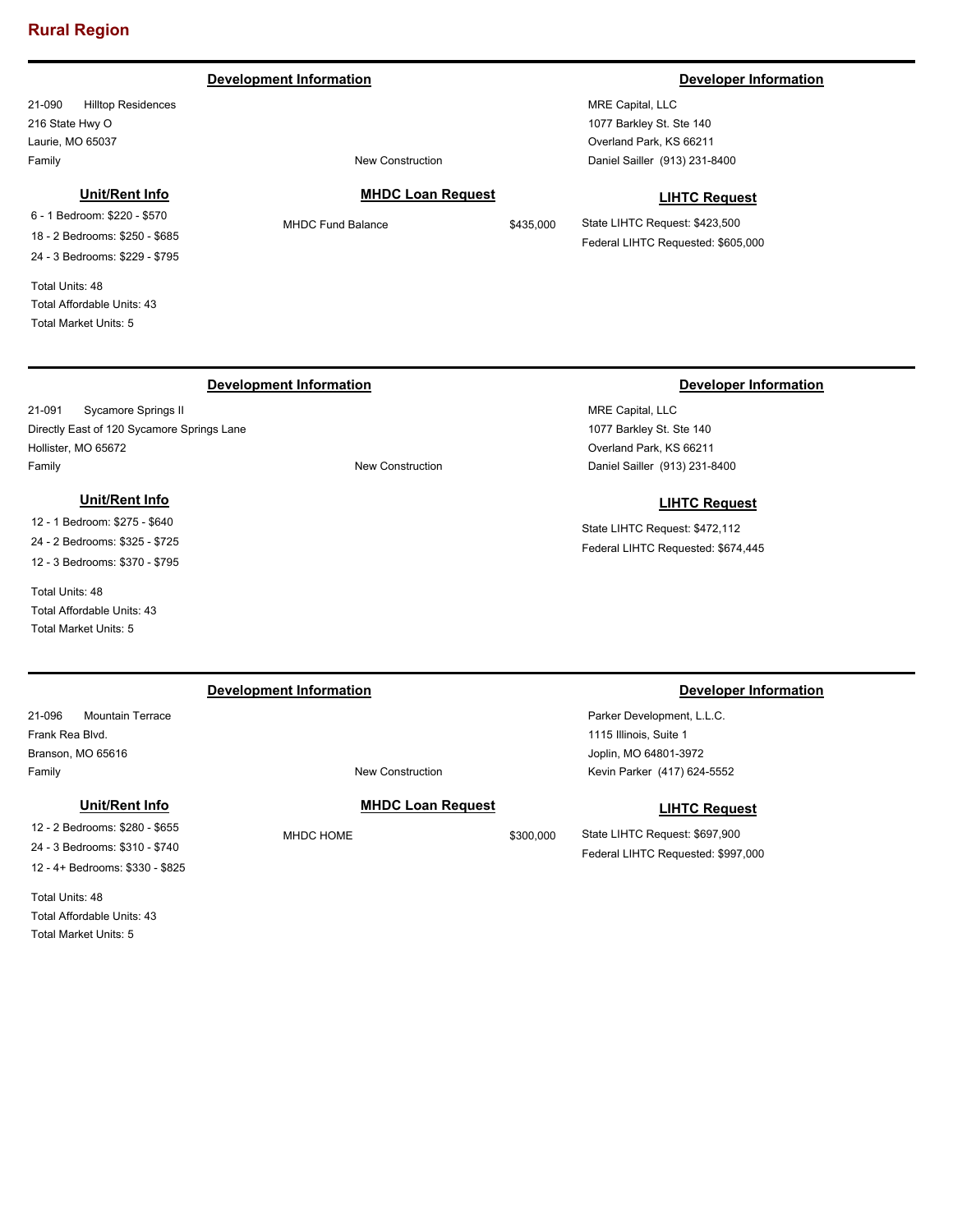### **Development Information Developer Information**

21-004 Pagedale Town Center Homes Scattered Sites in Pagedale, MO Pagedale, MO 63133 Family **Family Family New Construction** 

### **Unit/Rent Info**

31 - 3 Bedrooms: \$400 - \$800 5 - 4+ Bedrooms: \$450 - \$875

Total Units: 36 Total Affordable Units: 32 Total Market Units: 4

21-005 Lincoln Square 6815 Robbins Avenue Pagedale, MO 63133

Total Units: 40

Total Affordable Units: 36 Total Market Units: 4

**Unit/Rent Info** 24 - 2 Bedrooms: \$450 - \$650 16 - 3 Bedrooms: \$525 - \$750

Beyond Housing, Inc. 6506 Wright Way St. Louis, MO 63121-3209 Chris Krehmeyer (314) 533-0600

### **LIHTC Request**

State LIHTC Request: \$446,600 Federal LIHTC Requested: \$638,000

### **Development Information Developer Information**

Beyond Housing, Inc. 6506 Wright Way St. Louis, MO 63121-3209 Chris Krehmeyer (314) 533-0600

#### **LIHTC Request**

State LIHTC Request: \$432,600 Federal LIHTC Requested: \$618,000

#### **Development Information Developer Information**

21-007 Benton Park Place 3101 South Jefferson St. Louis, MO 63118-2411 Senior 55+ New Construction

#### **Unit/Rent Info**

29 - 1 Bedroom: \$360 - \$720 20 - 2 Bedrooms: \$425 - \$840

Total Units: 49 Total Affordable Units: 44 Total Market Units: 5

DeSales Community Development 2759 Russell Blvd. St. Louis, MO 63104-2137 Thomas Pickel (314) 776-5444

### **LIHTC Request**

State LIHTC Request: \$537,250 Federal LIHTC Requested: \$767,500

Family **Family New Construction**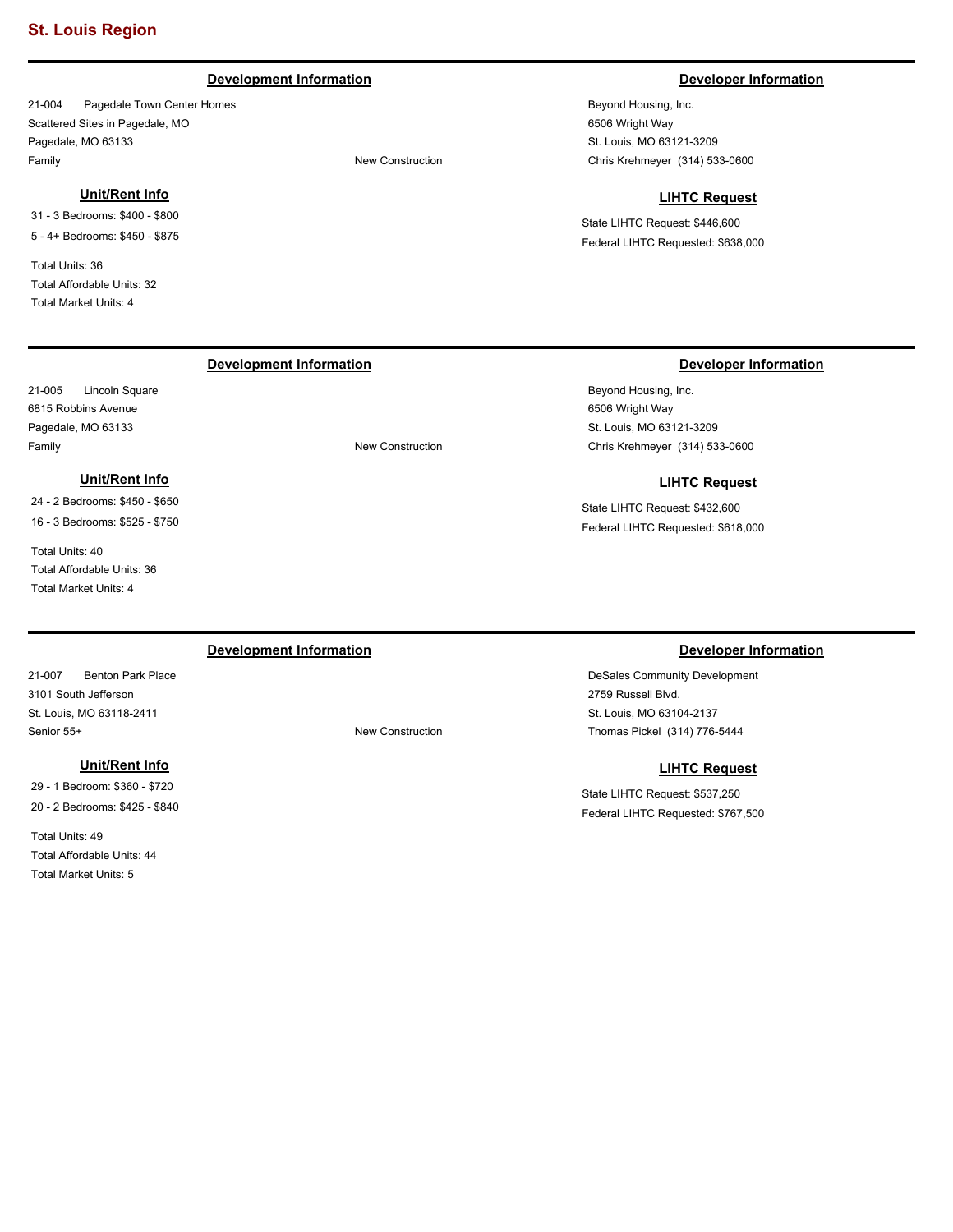### **Development Information Developer Information Developer Information**

21-009 Residences at Point North 3129 Magazine St. Louis, MO 63106-1225 Family **Family Family New Construction** 

#### **Unit/Rent Info**

23 - 2 Bedrooms: \$650 - \$1,185 22 - 3 Bedrooms: \$747 - \$1,365

Total Units: 45 Total Affordable Units: 40 Total Market Units: 5

**MHDC Loan Request**

Federal LIHTC Requested: \$1,134,103

| <b>Development Information</b> |           | <b>Developer Information</b>       |
|--------------------------------|-----------|------------------------------------|
|                                |           | Cook School, LLC                   |
|                                |           | 5935 Horton Place                  |
|                                |           | St. Louis, MO 63112-2107           |
| <b>Rehabilitation</b>          |           | William Liebermann (314) 369-5515  |
| <b>MHDC Loan Request</b>       |           | <b>LIHTC Request</b>               |
|                                |           | State LIHTC Request: \$441,000     |
| MHDC HOME                      | \$750,000 | Federal LIHTC Requested: \$630,000 |
|                                |           |                                    |
|                                |           |                                    |
|                                |           |                                    |
|                                |           |                                    |
|                                |           |                                    |

21-029 Meadowood Estates II Meadowood Estates Lane between TR Hughes Blvd. and Tom Ginnevar Ave. O'Fallon, MO 63366 Senior 55+ New Construction

### **Unit/Rent Info**

54 - 2 Bedrooms: \$385 - \$800

Total Units: 54 Total Affordable Units: 48 Total Market Units: 6

### **MHDC Loan Request**

MHDC HOME \$800,000

### **Development Information Developer Information**

JES Dev Co, Inc. 206 Peach Way Columbia, MO 65203-4905 Brian Kimes (573) 443-2021

### **LIHTC Request**

State LIHTC Request: \$675,500 Federal LIHTC Requested: \$965,000

NDC Housing and Economic Development Corporation 1111 Superior Avenue, East, Suite 1114 Cleveland, OH 44114-2504 Daniel Marsh, III (618) 477-7766

MHDC Fund Balance \$975,000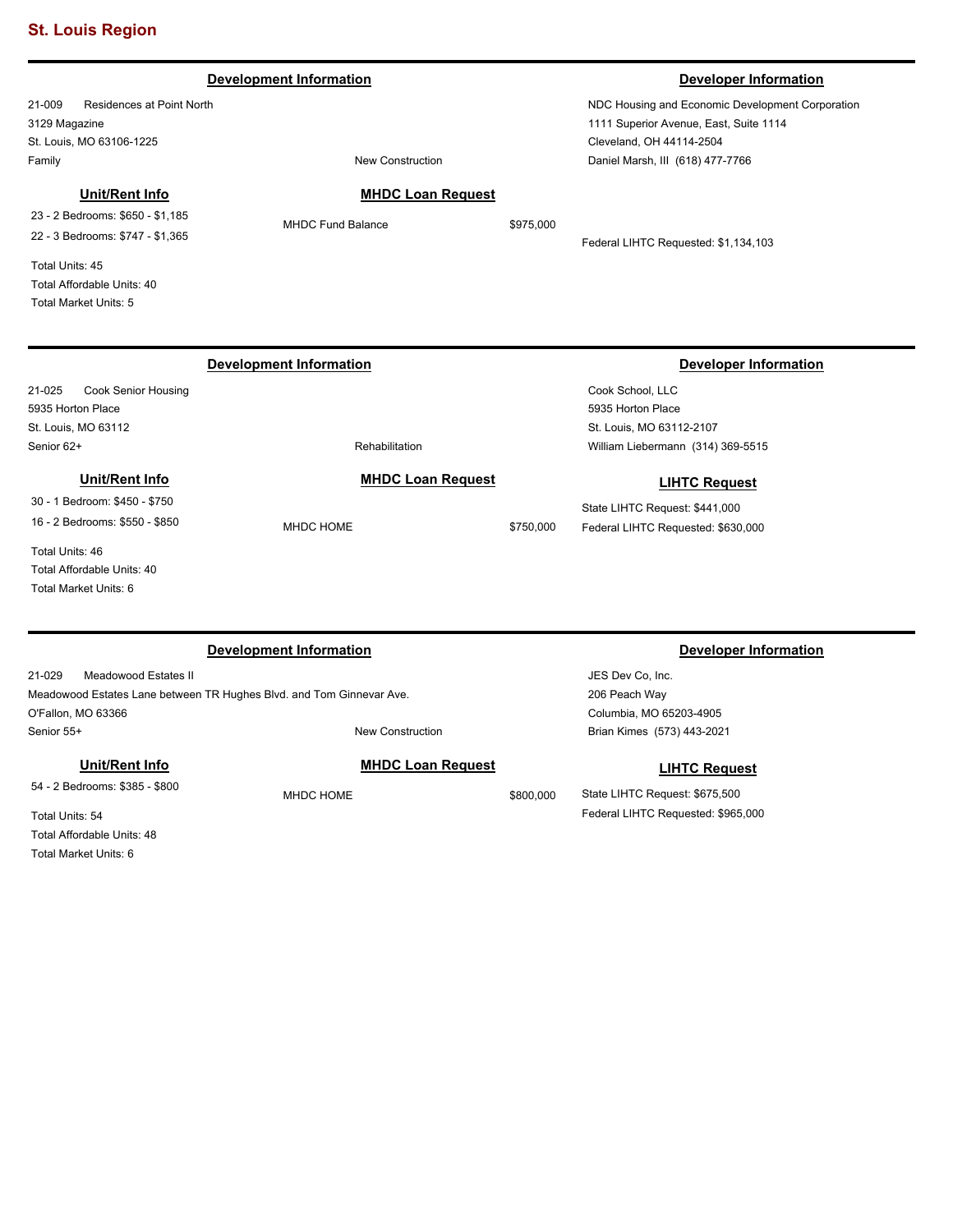#### **Development Information Developer Information**

21-033 Delmar Makers Housing & Workshops 5153-5163 Delmar Blvd. St. Louis, MO 63108-1045 Family **Family Family New Construction** 

### **Unit/Rent Info**

2 - 1 Bedroom: \$690 36 - 2 Bedrooms: \$472 - \$850 4 - 3 Bedrooms: \$540 - \$1,200

Total Units: 42 Total Affordable Units: 37 Total Market Units: 5

**MHDC Loan Request**

MHDC HOME \$250,000

Renaissance Development Associates 2315 Locust Street, Suite 2 St. Louis, MO 63103-1515 Jassen Johnson (314) 614-6181

#### **LIHTC Request**

State LIHTC Request: \$558,250 Federal LIHTC Requested: \$797,500

# **Development Information Developer Information**

21-034 Independence Center Senior Apartments 4221-27 Forest Park Avenue St. Louis, MO 63108-1045 Senior 55+ New Construction

# **Unit/Rent Info**

34 - 1 Bedroom: \$395 - \$825

Total Units: 34 Total Affordable Units: 30 Total Market Units: 4

# **Development Information Developer Information**

21-036 Hawk Ridge Senior Living Northwest Corner of Hawk Ridge Circle and Freymuth Road Lake St. Louis, MO 63367-1816 Senior 62+ New Construction

#### **Unit/Rent Info**

12 - 1 Bedroom: \$388 - \$660 36 - 2 Bedrooms: \$449 - \$755

Total Units: 48 Total Affordable Units: 43 Total Market Units: 5

### **MHDC Loan Request**

MHDC HOME \$500,000

Independence Center 4245 Forest Park Avenue St. Louis, MO 63108-2810 Patricia Holmes, Executive Director (314) 880-5402

#### **LIHTC Request**

State LIHTC Request: \$426,125 Federal LIHTC Requested: \$608,750

Phoenix Real Estate Services, LLC 2800 West Clay Valley Drive St. Charles, MO 63301-2541 Daniel J. Barnard (314) 503-5060

### **LIHTC Request**

State LIHTC Request: \$539,700 Federal LIHTC Requested: \$771,000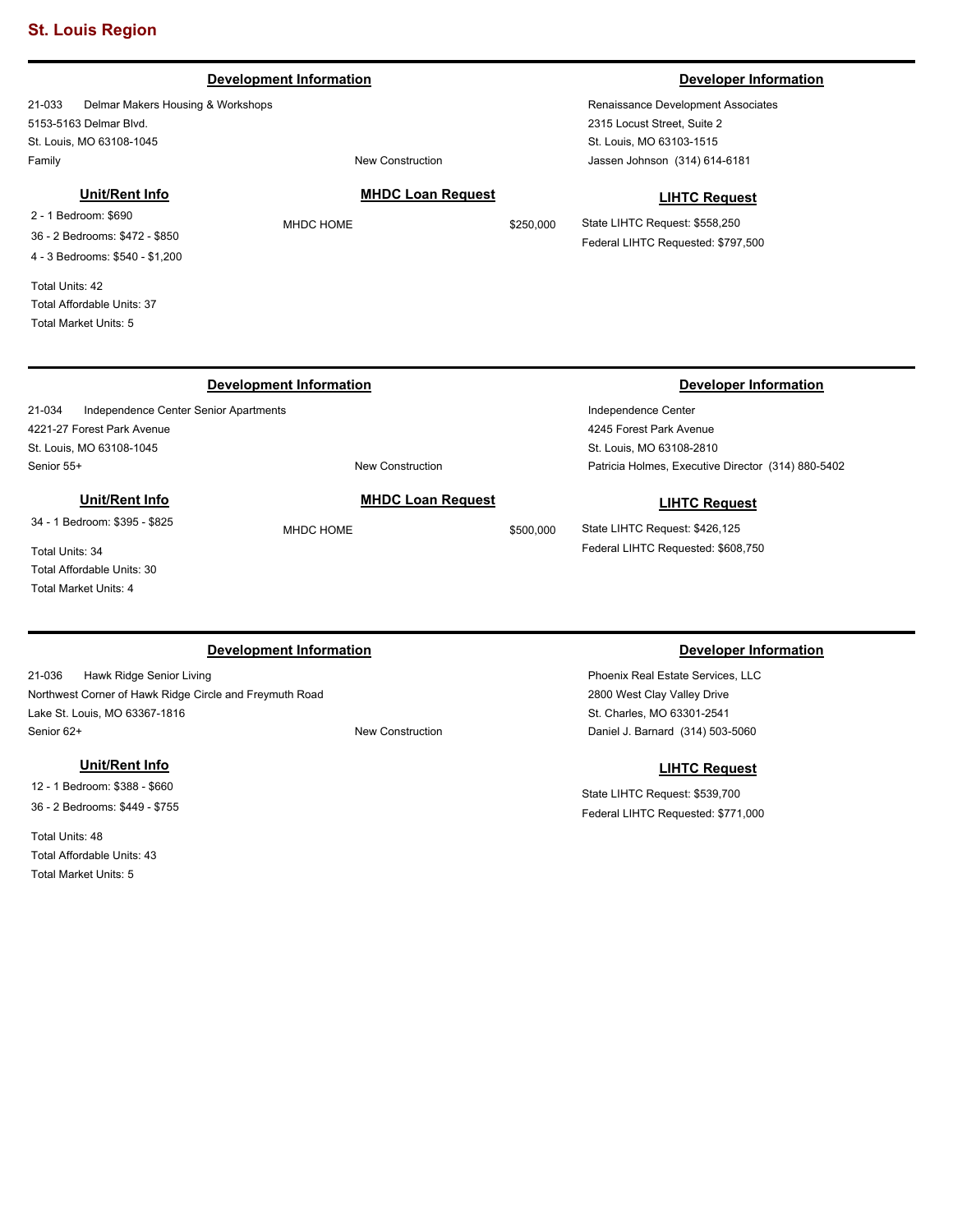### **Development Information Developer Information**

21-037 Queensbrooke Village Senior Living Phase 2 411 Elizabeth Drive St. Peters, MO 63376-7380 Senior 55+ New Construction

### **Unit/Rent Info**

12 - 1 Bedroom: \$388 - \$625 36 - 2 Bedrooms: \$449 - \$725

Total Units: 48 Total Affordable Units: 43 Total Market Units: 5

Phoenix Real Estate Services, LLC 2800 West Clay Valley Drive St. Peters, MO 63301-2541 Daniel J. Barnard (314) 503-5060

### **LIHTC Request**

State LIHTC Request: \$476,700 Federal LIHTC Requested: \$681,000

### **Development Information Developer Information**

21-039 Place of Grace Senior Living 5850 N. Highway 67 St. Louis, MO 63034 Senior 55+ New Construction

**MHDC Loan Request**

MHDC Other \$1,034,618

# **Unit/Rent Info**

14 - 1 Bedroom: \$379 - \$742 36 - 2 Bedrooms: \$464 - \$897

Total Units: 50 Total Affordable Units: 45

Total Market Units: 5

### **Development Information Developer Information**

21-041 South Jennings Homes 5822 Hodiamont Avenue plus multiple scattered sites Jennings, MO 63136-3417 Family **Family Family New Construction** 

#### **Unit/Rent Info**

30 - 3 Bedrooms: \$400 - \$765

Total Units: 30 Total Affordable Units: 30

#### Place of Grace Developer, LLC

7717 Natural Bridge Saint Louis, MO 63121 Michael Duffy (314) 382-7653

### **LIHTC Request**

State LIHTC Request: \$583,100 Federal LIHTC Requested: \$833,000

LMAC Holdings, LLC 6350 Garesche Avenue St. Louis, MO 63136-3446 Lewis McKinney (314) 930-2229

### **LIHTC Request**

State LIHTC Request: \$338,100 Federal LIHTC Requested: \$483,000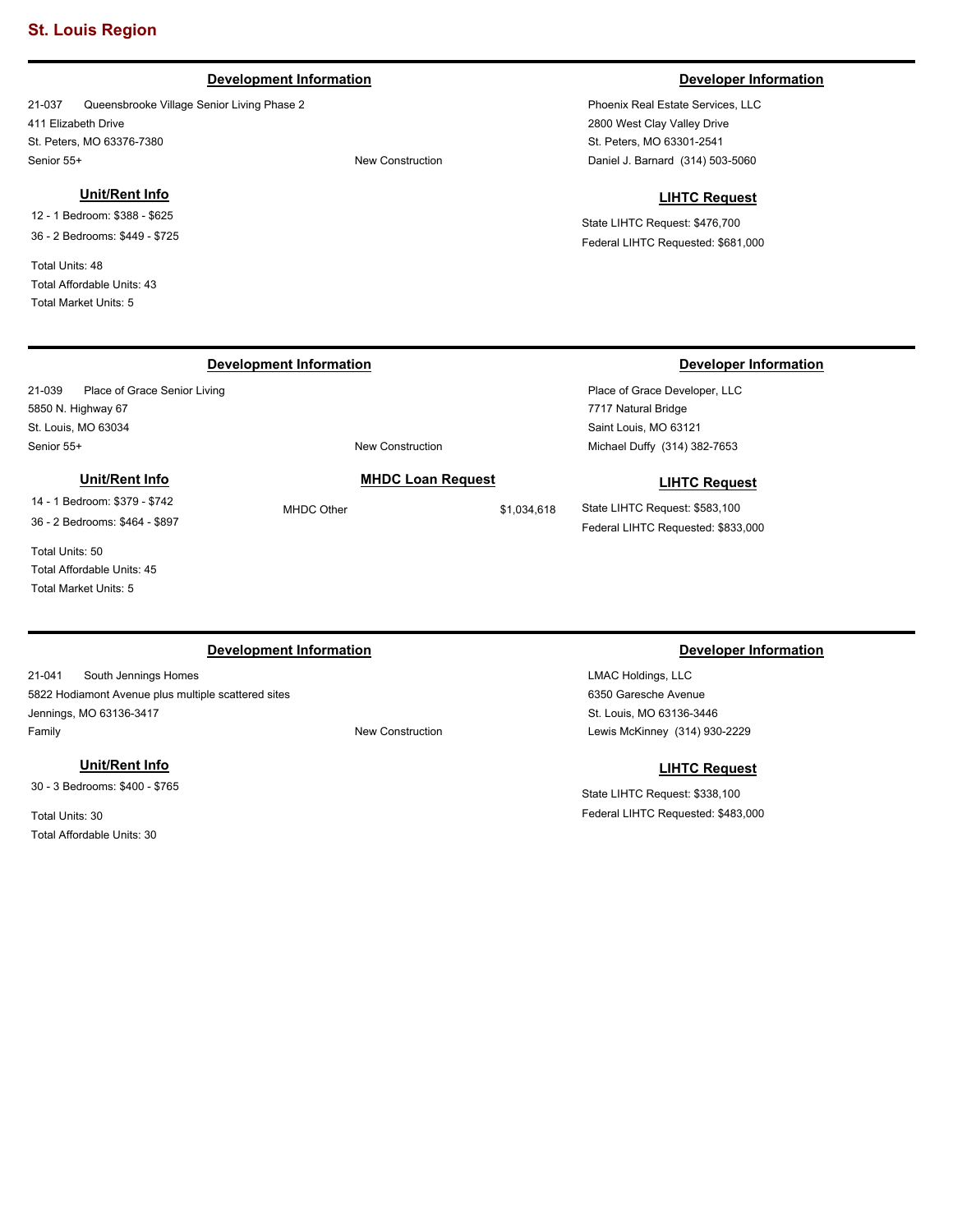### **Development Information Developer Information**

21-057 Riverbend Estates III High Street Washington, MO 63090-4336 Senior 55+ New Construction

### **Unit/Rent Info**

48 - 2 Bedrooms: \$444 - \$705

Total Units: 48 Total Affordable Units: 42 Total Market Units: 6

MOCAP Development Company, L.L.C. P.O. Box 104960 Jefferson City, MO 65110-4960 Curtis Neuenswander (573) 635-2255

#### **LIHTC Request**

State LIHTC Request: \$622,300 Federal LIHTC Requested: \$889,000

21-067 Baden School Apartments 8724 Halls Ferry Rd (1100 Veronica Ave) St. Louis, MO 63147-1905 Family **Acquisition/Rehab Acquisition/Rehab** 

#### **Unit/Rent Info**

17 - 1 Bedroom: \$367 - \$600 23 - 2 Bedrooms: \$443 - \$775 10 - 3 Bedrooms: \$512 - \$900

Total Units: 50 Total Affordable Units: 45 Total Market Units: 5

21-068 48 Fields Place at Natural Bridge 4875 Natural Bridge St. Louis, MO 63115 Senior 62+ New Construction

**Unit/Rent Info**

20 - 1 Bedroom: \$395 - \$740 30 - 2 Bedrooms: \$470 - \$840

Total Units: 50 Total Affordable Units: 40 Total Market Units: 10

MHDC CHDO \$600,000

#### **Development Information Developer Information**

Baden School Developer, LLC 3100 Chippewa St St. Louis, Select 63118-3640 Christopher Shearman (314) 518-6696

### **LIHTC Request**

State LIHTC Request: \$521,500 Federal LIHTC Requested: \$745,000

### **Development Information Developer Information**

48 Fields Place Developer, LLC 5621 Delmar Blvd., Suite 104 St. Louis, MO 63112-2657 Yaphett El-Amin (314) 268-2425

### **LIHTC Request**

State LIHTC Request: \$595,000 Federal LIHTC Requested: \$850,000

# **MHDC Loan Request**

MHDC Other \$300,000

MHDC HOME \$1,600,000

**MHDC Loan Request**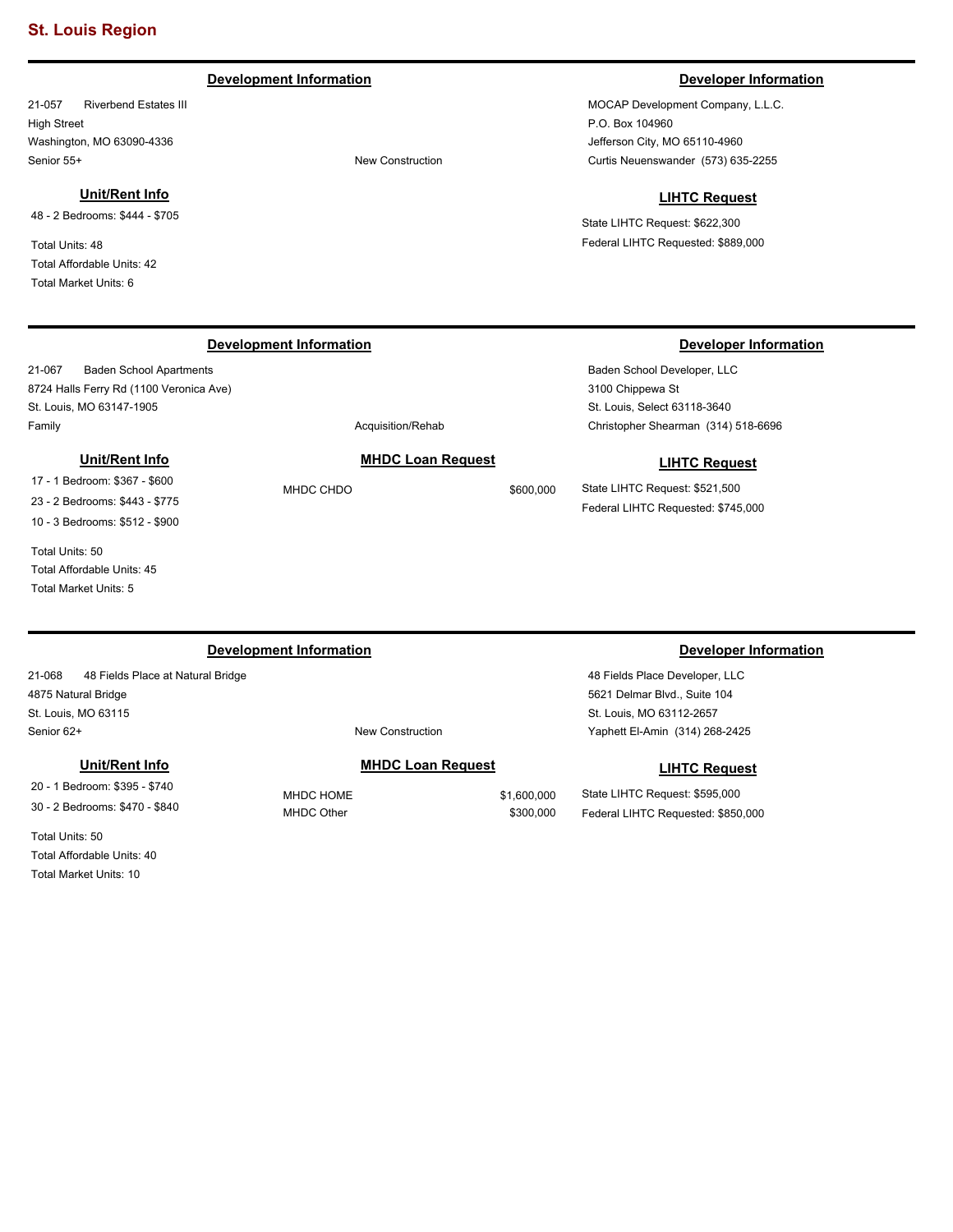**Development Information Developer Information** 

21-069 Elliott Place 1100 Elliott Ave St. Louis, MO 63106-2222 Family **Family Family New Construction** 

DOORWAYS 2.0 Developer, LLC 4385 Maryland Ave. St. Louis, MO 63108-2703 Opal Jones (314) 535-1919

### **Unit/Rent Info**

36 - 1 Bedroom: \$450 - \$720 3 - 2 Bedrooms: \$500 - \$775

Total Units: 39 Total Affordable Units: 35 Total Market Units: 4

### **MHDC Loan Request**

**MHDC Loan Request** MHDC HOME \$750,000

MHDC HOME \$1,000,000

# **LIHTC Request**

State LIHTC Request: \$322,000 Federal LIHTC Requested: \$460,000

Marquette Homes Developer LLC 1627 Washington Avenue St. Louis, MO 63103-1830

Terrell Carter (314) 333-7002

State LIHTC Request: \$485,800 Federal LIHTC Requested: \$694,000

**LIHTC Request**

# **Development Information Developer Information**

21-075 Marquette Homes 3305 Meramec and others St. Louis, MO 63118 Family **Family New + Acquisition/Rehab** 

#### **Unit/Rent Info**

10 - 1 Bedroom: \$390 - \$575 14 - 2 Bedrooms: \$465 - \$750 36 - 3 Bedrooms: \$535 - \$885

Total Units: 60 Total Affordable Units: 60

### **Development Information Developer Information**

21-081 Hebert Heights 1212-1224 Hebert plus multiple scattered sites St. Louis, MO 63107 Family **Family Family New Construction** 

### **Unit/Rent Info**

2 - 1 Bedroom: \$293 11 - 2 Bedrooms: \$383 - \$685 12 - 3 Bedrooms: \$795 7 - 4+ Bedrooms: \$905

Total Units: 32 Total Affordable Units: 32

Hebert Heights Developer, LLC 5621 Demar Blvd St. Louis, MO 63112-2657 Yaphett El-Amin (314) 268-2425

#### **LIHTC Request**

State LIHTC Request: \$433,300 Federal LIHTC Requested: \$619,000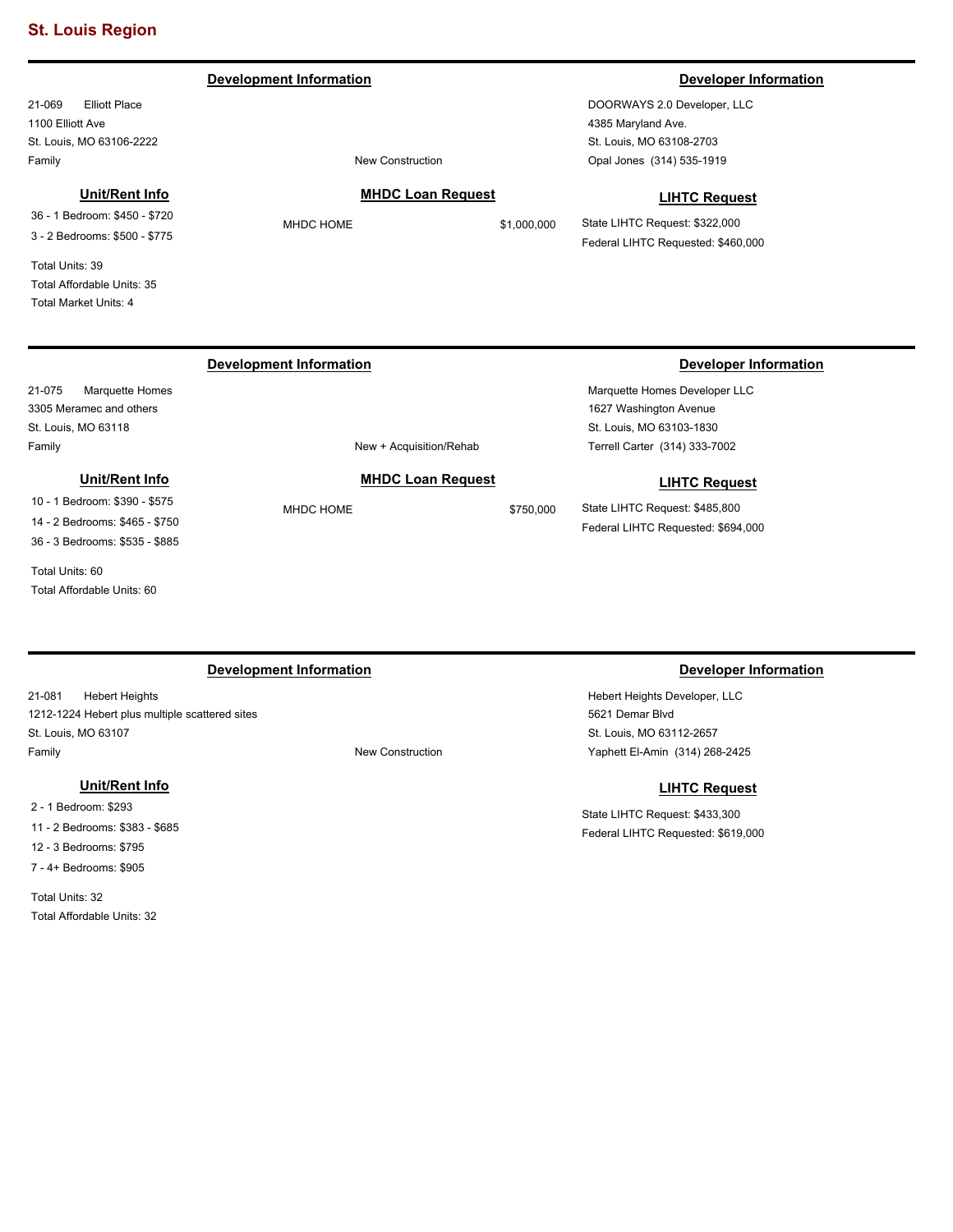#### **Development Information Developer Information**

21-085 Rosemont Manor Union Blvd., South of Lillian Ave. St. Louis, MO 63115 Senior 55+ New Construction

### **Unit/Rent Info**

12 - 1 Bedroom: \$335 - \$675 30 - 2 Bedrooms: \$395 - \$740

Total Units: 42 Total Affordable Units: 35 Total Market Units: 7

**MHDC Loan Request**

MHDC Other \$300,000

RR Jennings Developer, LLC 1530 South 2nd St. St. Louis, MO 36104-4504 Stacy Hastie (314) 341-0900

#### **LIHTC Request**

State LIHTC Request: \$565,600 Federal LIHTC Requested: \$808,000

RR Jennings Developer, LLC 1530 South 2nd St. St. Louis, MO 36104-4504

Stacy Hastie (314) 341-0900

State LIHTC Request: \$609,700 Federal LIHTC Requested: \$871,000

**LIHTC Request**

# **Development Information Developer Information**

21-086 The Residences at Jennings Place IV Middle River Road Jennings, MO 63136-5103 Senior 55+ New Construction

**MHDC Loan Request** MHDC Other \$400,000

### **Unit/Rent Info**

48 - 2 Bedrooms: \$385 - \$771

Total Units: 48 Total Affordable Units: 43 Total Market Units: 5

### **Development Information Developer Information**

21-092 Aurora Estates Indian Warpath and Lisa Lane Pacific, MO 63069 Senior 55+ New Construction

### **Unit/Rent Info**

46 - 2 Bedrooms: \$430 - \$730

Total Units: 46 Total Affordable Units: 41 Total Market Units: 5

Ring Property Company, L.L.C. 14611 Schoettler Manor Court Chesterfield, MO 63017-8900 Robert Ring (573) 268-4587

### **LIHTC Request**

State LIHTC Request: \$582,400 Federal LIHTC Requested: \$832,000